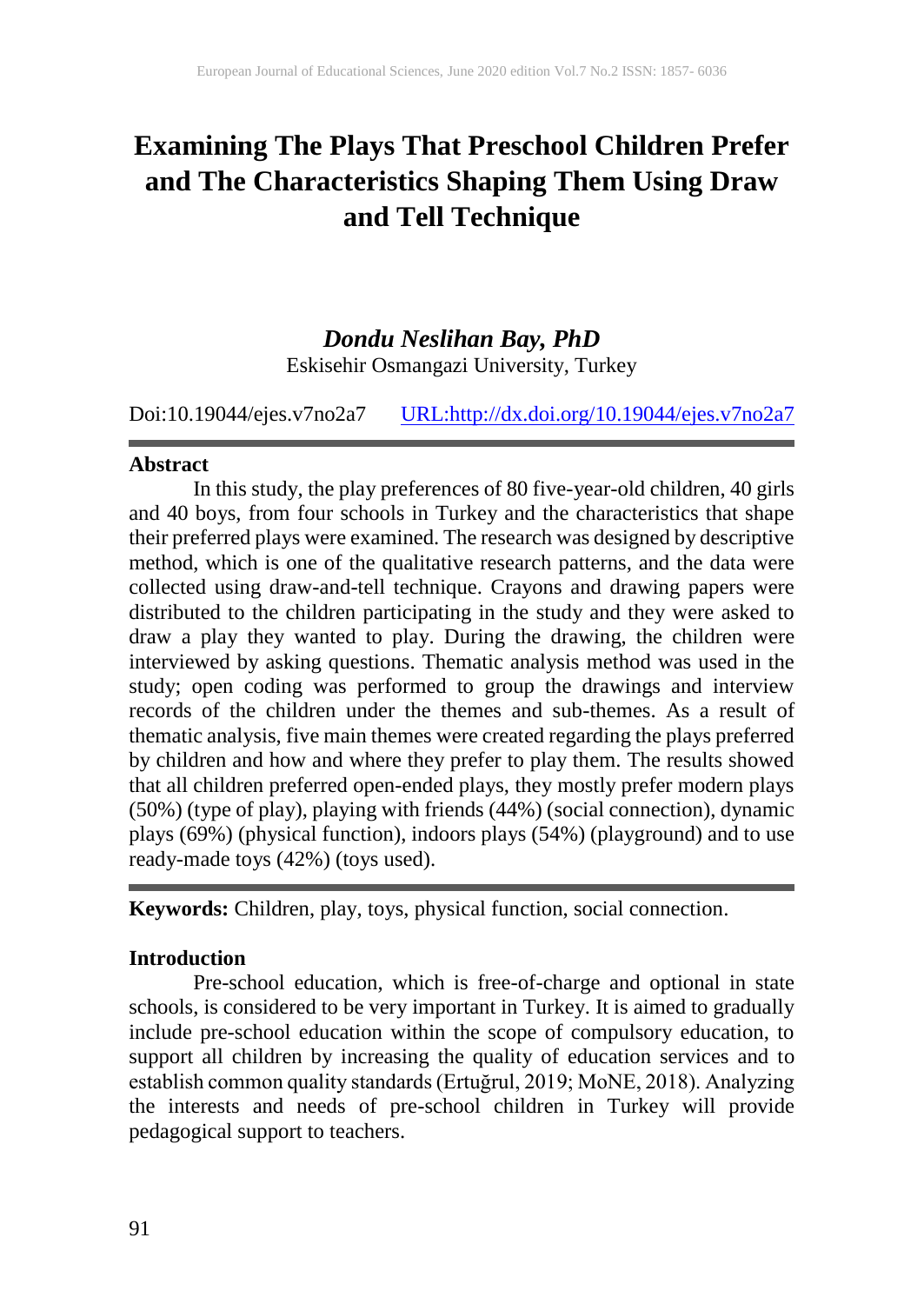In preschool period, children show a rapid growth and development, and the basis of their learning experiences is formed. Interventions in this period, to be made through education can create permanent effects on the child's cognitive capacity, social behavior and personality (Bredekamp, 2015). Therefore, to support the development of the children, teachers should prepare qualified programs considering their individual differences, and provide children with various activities (Wortham, 2006). In providing children with the necessary support, one of the most effective learning ways is play, in which children willingly take part and have fun (Abacı & Çıtak, 2017). Allowing children to play and providing them with positive and pleasurable learning environments are among the objectives of preschool education (Fisher, Hirsh-Pasek, Golinkoff, Singer, & Berk, 2011). In this study, the preferences of 80 children, attending preschool education in four schools in Turkey and the characteristics that shape their preferred plays were examined using draw-andtell technique. As far as is known, no research targeting this cultural structure has been conducted before, by using draw-and-tell technique.

# **The Significance of "Plays Preferred by Children and the Characteristics of these Plays" Study**

There are some reasons that were considered important in the planning of this research involving the plays preferred by children and the characteristics of these plays. One of the most important reasons is that play was found to be of fundamental importance for the learning and development of children (Gialamas, Mittinty, Sawyer, Zubrick, & Lynch, 2014; Özdenk, 2007; Pellegrini, 2011; Pinto, Pessanha, & Aguiar, 2013 Türkmenoğlu, 2005). Plays is a key element for the development that requires learning (Smith  $\&$ Hart, 2004). Therefore, the play is used as a method facilitating the development and learning of children and play activities are planned accordingly (Theobald et al., 2015). The play, which allows to learn many concepts and skills, can also be a guide for teachers in the preparation of educational programs as an activity, in which children show their own traits (Saracho, 2012). Teachers are expected to observe children's play preferences in order to provide a qualified education that provide children with the opportunity to learn and develop (Koçyiğit, Tuğluk, & Kök, 2007).

The second important reason is the concept of child participation developed by Laevers (2003). Participation indicates a process in which the child exists as a learner. Observable qualities of the children participating in the learning process come in view, which provides the teacher with information about possible interventions in the participation process. These two emerging factors can be considered as important indicators in terms of assessing the quality and efficiency of the educational process (see Miranda, Larrea, Muela, & Barandiaran 2017). Participation of children in play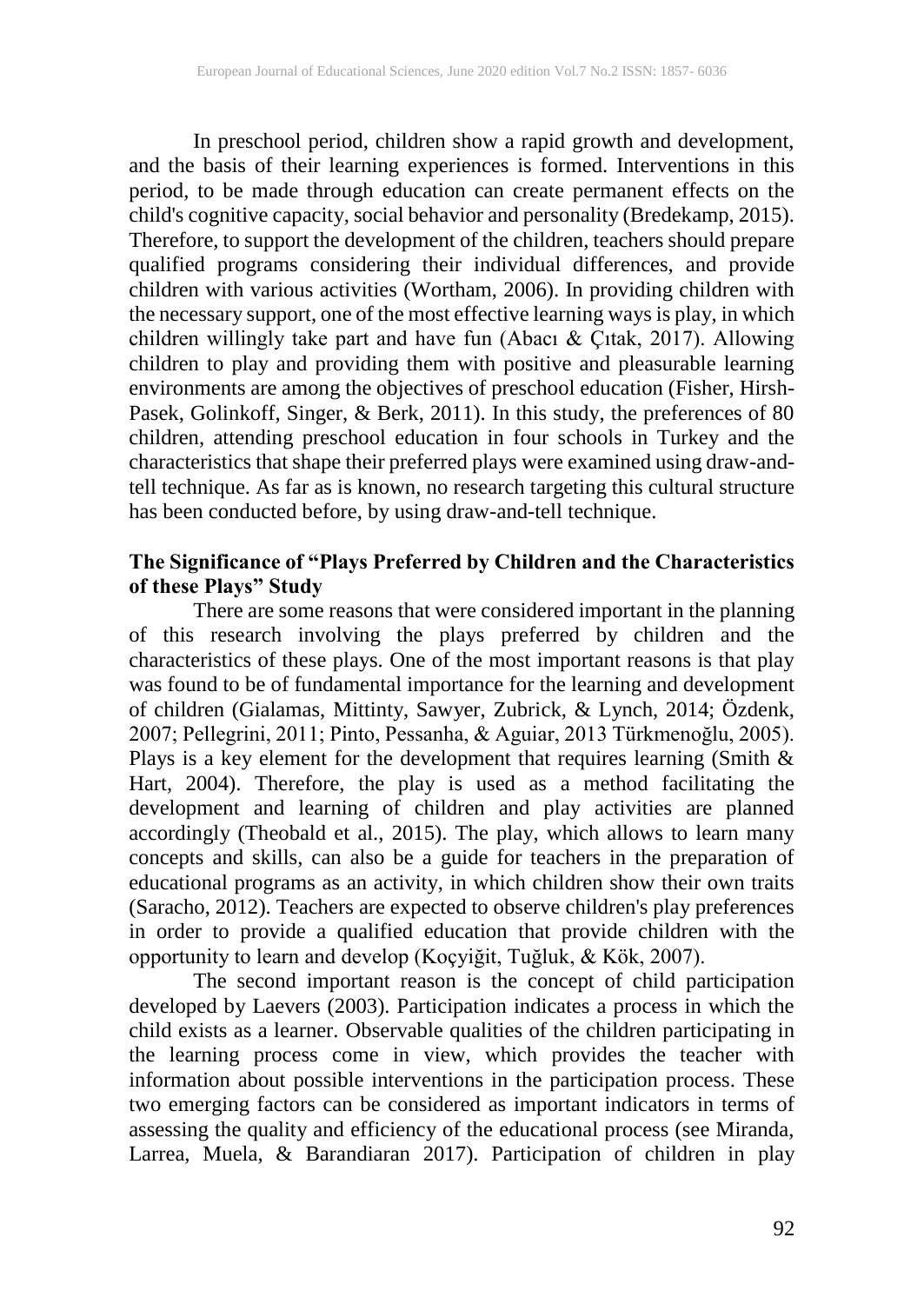activities is possible with the practices in which they are encouraged to play games that they like and enjoy. Unlike adults, children, who feel happy when they participate in an activity they love, have their own sense of entertaining play, (Howard & McInnes, 2013). In order to ensure and increase the participation of children in play activities, children should express the play that they enjoy, and these plays should be understood by the teachers.

In addition, since the preschool education environment allows interaction with peers in plays, it creates social contexts and provides an opportunity to examine the plays in the social context (Coplan, Rubin, & Findlay, 2006). Play often tends to take place among children (Goncu & Weber, 2000) and it is perceived as a play by the children only when it is played with their peers (Robson, 1993). The social plays that children play with their peers allow the use of cognitive and communicative skills in the process of self-expression and understanding the other party (Howes, 2011). During the plays that children define as activities without teachers (Robson, 1993; Howard, Jenvey, & Hill, 2006), the instructions given by teachers may cause a decrease in children's playing behavior (Wilcox-Herzog & Kontos, 1998). Therefore, play activities should not be planned as activities that look like games from an adult's perspective, but activities that adopt an entertaining approach in which the knowledge gained about the child's sense and understanding of play are used (Howard et al., 2006).

It is thought that there are limited number of studies about children's play preferences and the characteristics of these plays in Turkey, and that these studies do not adequately represent the thoughts of children in preschool period. It has been observed that the studies were mostly conducted to determine the contribution of the play to the development of the child (Erbay & Durmuşoğlu Saltalı, 2012; Koçyiğit, Tuğluk, & Kök, 2007; Mangır & Aktaş, 1993; Ulutaş, 2011); the studies that involve identifying children's play preferences were based on teacher opinions (Kaçar, 2016; Özdemir & Ramazan, 2014) and observing children (Özdemir, 2014; Taş, 2018; Uygun & Kozikoğlu, 2019); children were asked to show the play they prefer among the offered choices (Sapsağlam, 2018); some studies attempted to identify the plays by asking to draw the toy (Aksoy  $& Baran, 2017$ ); and interviews were conducted with children (Koçyiğit & Baydilek, 2015; Tuğrul, Aslan, Ertürk, & Altınkaynak, 2014). This study used draw-and tell technique for identifying the play preferences and the characteristics of the plays in the context of Turkey. This technique, which allows children to present their perspective by using drawing and explanation together, enriches the interpretation of the collected data (Cammisa, Montrone, & Caroli, 2011). To contribute to the existing literature, we attempted to analyze children's plays in a new cultural context: namely Turkey.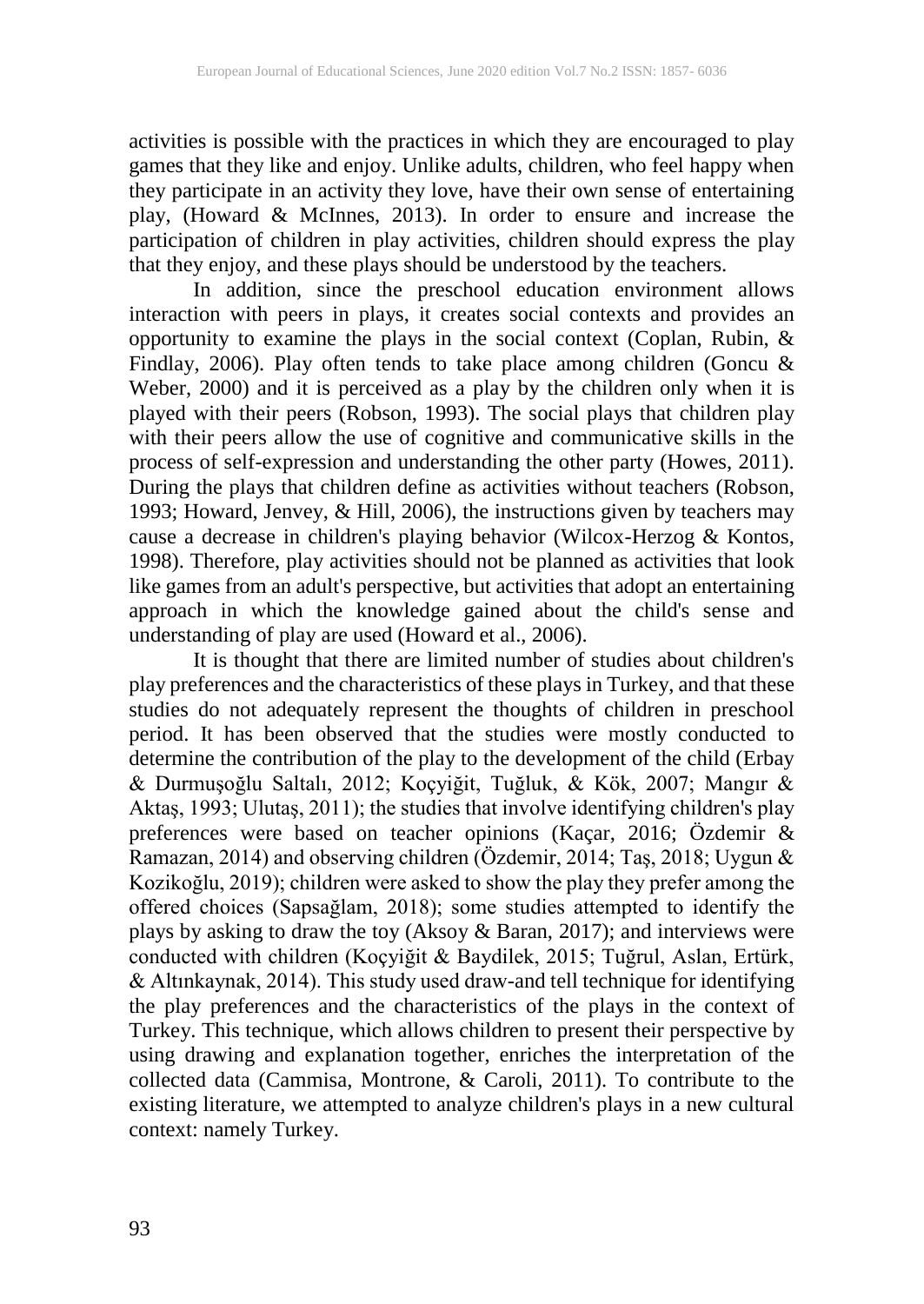# **The Characteristics that Shape Children's Plays**

Children perceive the activities preferred by themselves, free of adult control and intervention, as plays (Howard et al., 2006; Wong, Wang, & Cheng, 2011). Therefore, according to the children, for an activity to be a play it should include entertainment, toys, preference right and action (Koçyiğit & Baydilek, 2015). Therefore, the play is a free activity in which children act freely according to their own wishes (Sun & Seyrek, 1997). In free activities, which are called unstructured, children determine the play they want, as well as the time, the way and the people they want to play with. Free plays are very important in their social, cognitive and creativity development (Santer, Griffiths, & Goodall, 2007; Tuğrul, Boz, Uludağ, Aslan, Çelik, & Çapan, 2019).

Children tend to play socially and communicating with their peer during this period (Coplan, Rubin, & Findlay, 2006). Social participation of the children in the plays is classified as solo, parallel and group (Parten, 1932). Children go through social interaction stages by beginning with parallel play. Group plays played with peers are seen as plays that allow social participation by providing the highest level of social interaction (Howard et al, 2006; Miranda et al., 2017).

In addition, children prefer to play freely the plays that they enjoy, in an imaginary way and in open spaces (Nicholson, Kurnik, Jevgjovikj, & Ufoegbune, 2011). Regarding the plays that children play in open spaces, the behavior of playing with natural toys obtained from nature also come to the fore (Aslan, 2010; Tuğrul et al., 2019). However, in some studies, it was found that children are moving towards stationary and individual indoors plays that are not dynamic (Akçay & Özcebe, 2012; Alabay & Güder, 2018; Gündoğdu, Seytepe, Pelit, Doğru, Güner, Arıkız, Akçomak, Kale, Moran, Aydoğdu, & Kaya , 2016; Koçyiğit & Baydilek, 2015; Sapsağlam, 2018). Factors such as increased insecurity towards the environment with the changing social life and rapid development of technology cause children to turn to indoor virtual games played in computers and tablets (Fırat, 2013). But, playing in natural areas stimulates children's curiosity, environmental awareness, and supports the development of speaking and listening skills (Waite, 2010).

# **Theoretical Framework**

Studies on children's plays are important in terms of cognitive (Piaget, 1962) and social constructivism (Vygotsky, 1978) development theories. Piaget (1962) stated that children structure the knowledge in themselves; he emphasized that the play allows to understand the feelings and thoughts of peers by interacting with other children and supports children's social and emotional development.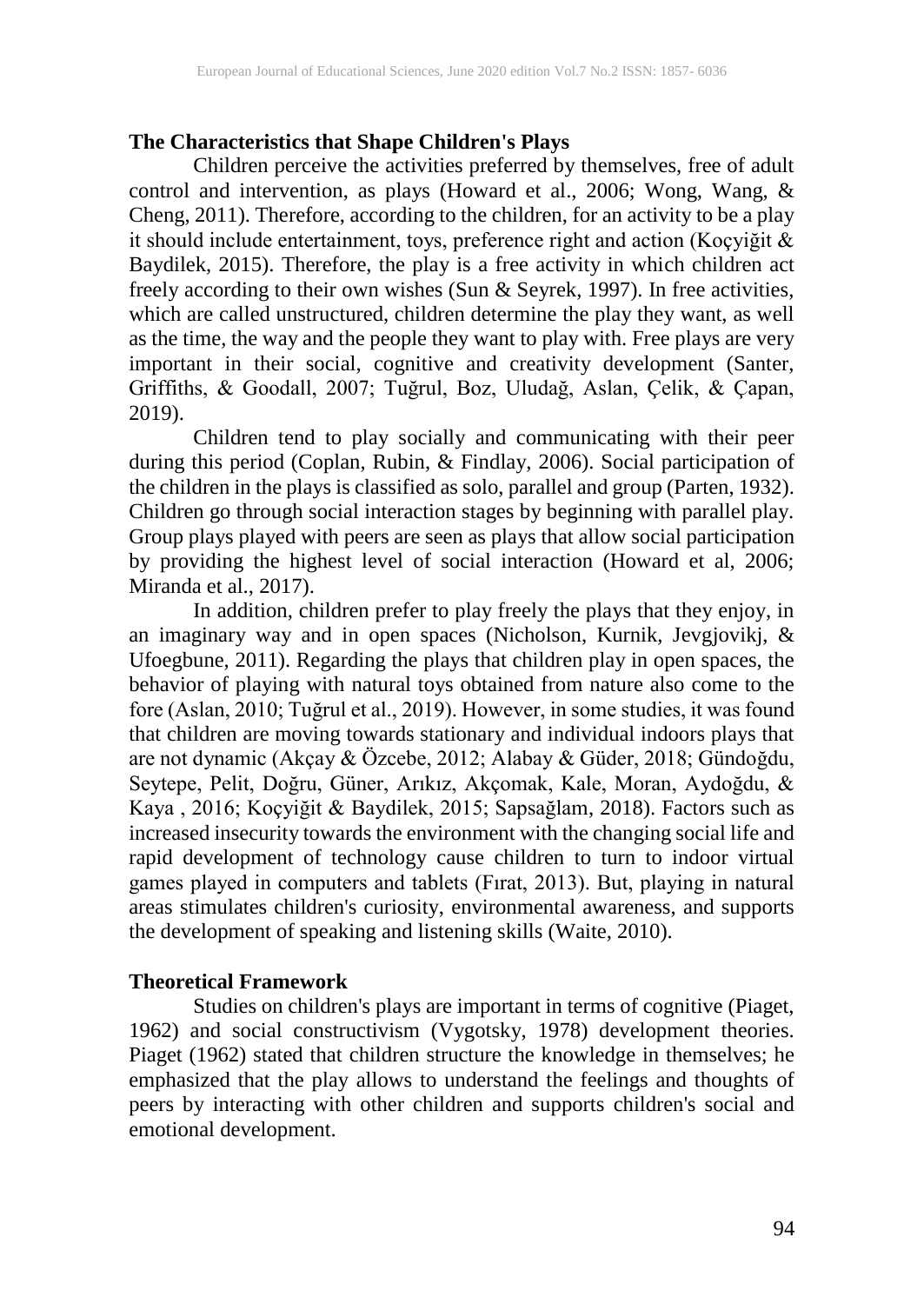In addition to gaining skills such as sharing, conflict resolution, and self-defense by interacting with their playmates, children who play develop a sense of resilience to future challenges (Pellegrini & Smith, 1998). According to Vygotsky's (1978) social constructivism theory, play is a natural learning tool that enables children to reach their potential levels as a result of interacting with each other. Play is the most natural learning environment where children repeat, reinforce and try what they see and hear (Yavuzer, 2000). In Vygotsky theory, he emphasizes the importance of the play in learning and recommends that educators present the opportunity for every child's development and learning with play experiences (Taylor and Boyer, 2020). The opportunity to play, which is a way of learning life in preschool period, should be given to children and the content of education should be enriched with plays (Emslie and Mesle, 2009) because children increase their conceptual abilities, world knowledge and abstract thinking through the play (Taylor and Boyer, 2020). Studies have shown that the play facilitates learning by enabling children to develop and increase their knowledge and skills as a result of interacting with others and the environment (e.g., Ashiabi, 2007; Han, Moore, Vukelich, & Buell, 2010; Weisberg, Zosh, Hirsh-Pasek, & Golinkoff, 2013). Therefore, these theoretical perspectives emphasize that the play that enables children to develop and learn by social interaction is very important.

### **Purpose of the Current Study**

There may be differences between the play preferences and play characteristics of children from different cultures (Duman & Temel, 2011). The purpose of this study is to examine children preferred plays and the characteristics shaping these plays using draw-and-tell technique in four preschool classes in Turkey. In the current study, children were asked to draw the plays they prefer, and questions were asked about their drawings.

The following research question and two sub-questions were addressed:

- What are the plays preferred by Preschool Children and what are the characteristics that shape these plays?
- What are the play preferences of preschool children?
- What are the characteristics that shape the plays of preschool children (playground, material, players)?

# **Methodology**

In this study, a descriptive research based on qualitative analysis was conducted to reveal the plays that children prefer. "Draw-and-tell" technique was used within the scope of the descriptive research. The draw-and-tell technique is a method that reveals the perceptions and experiences of children by minimizing the impact of the researcher and it is very suitable for a research conducted with children with its inclusiveness (Angell, Alexander, & Hunt,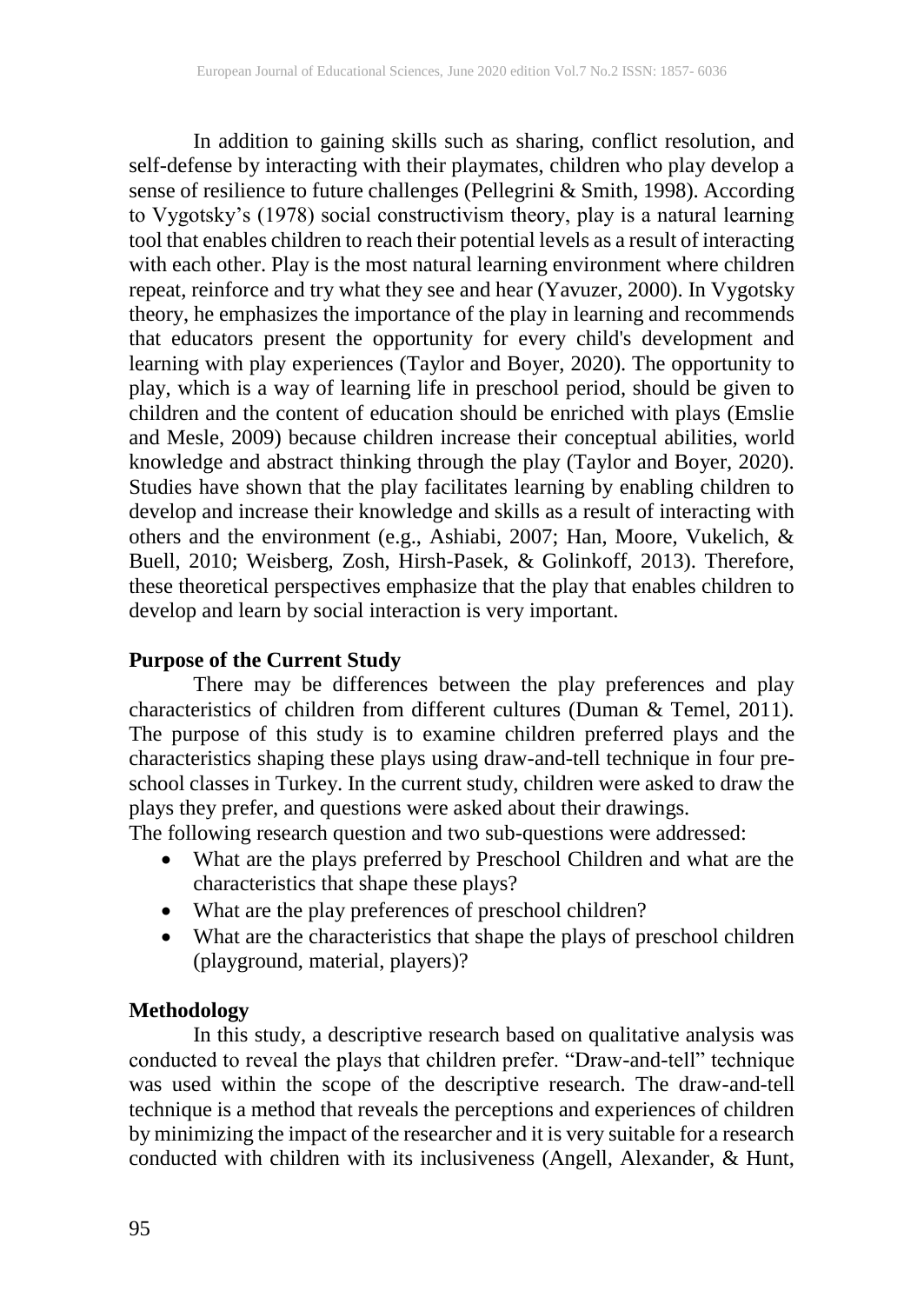2015). Children can generate their feelings and thoughts, which can be complex or abstract, by drawing (Horstman, Aldiss, and Richardson, 2008). Therefore, draw-and-tell technique is a child-centered method that supports children's thinking processes and enables the communication with children (Morrow & Richards, 1996).

#### **Participants**

80 five-year-old children, 40 girls and 40 boys, from a total of four schools (two kindergartens and two nursery classes of primary school), have participated in the study. Homogeneous sampling, from purposive sampling methods (Patton, 2014), was used to determine the participants. All children participating in the research were children with no special needs and normal development. Schools have medium sized playgrounds for children, which are comprised of wood, grass and concrete ground. There is also equipment such as swings and slides in the school gardens. Computers and similar technological tools are not used in schools apart from learning purposes. Moreover, children are not allowed to bring their own toys from home.

#### **Data Collection**

In the study, the data were collected using draw-and-tell technique, by drawing a picture and interviewing about the drawing. The application was performed in the activity time of the curriculum; children were seated in a way that they were not affected by each other and told "Draw me a play you want to play". The activity lasted approximately 20-25 minutes. To make sure that children don't feel like testing (Wiseman Roseman, & Lee, 2018), the questions were asked in line with the prepared interview form while the children were drawing, and their voice was recorded. The studies of Cammisa, Montrone, & Caroli (2011) and Wiseman, Roseman, & Lee (2018) were used while compiling the interview questions used in the research. The children were asked the following questions: "What play are you playing? Who are you playing with? What are you doing in the play? Where are you playing?". Each figure in the children's drawings was asked what it represented, and the answers were noted. It was ensured that the children were able to focus and not affected by each other while drawing.

### **Data Analysis**

The data were analyzed using thematic analysis. Thematic analysis focuses on the discovery and explanation of the themes in the data obtained in qualitative research. Codes representing the themes identified in the thematic analysis process are developed and applied to the raw data (Guest, MacQueen, & Namey, 2012). Open coding was performed to group the drawings and interview transcripts under the themes and sub-themes. Open Coding involves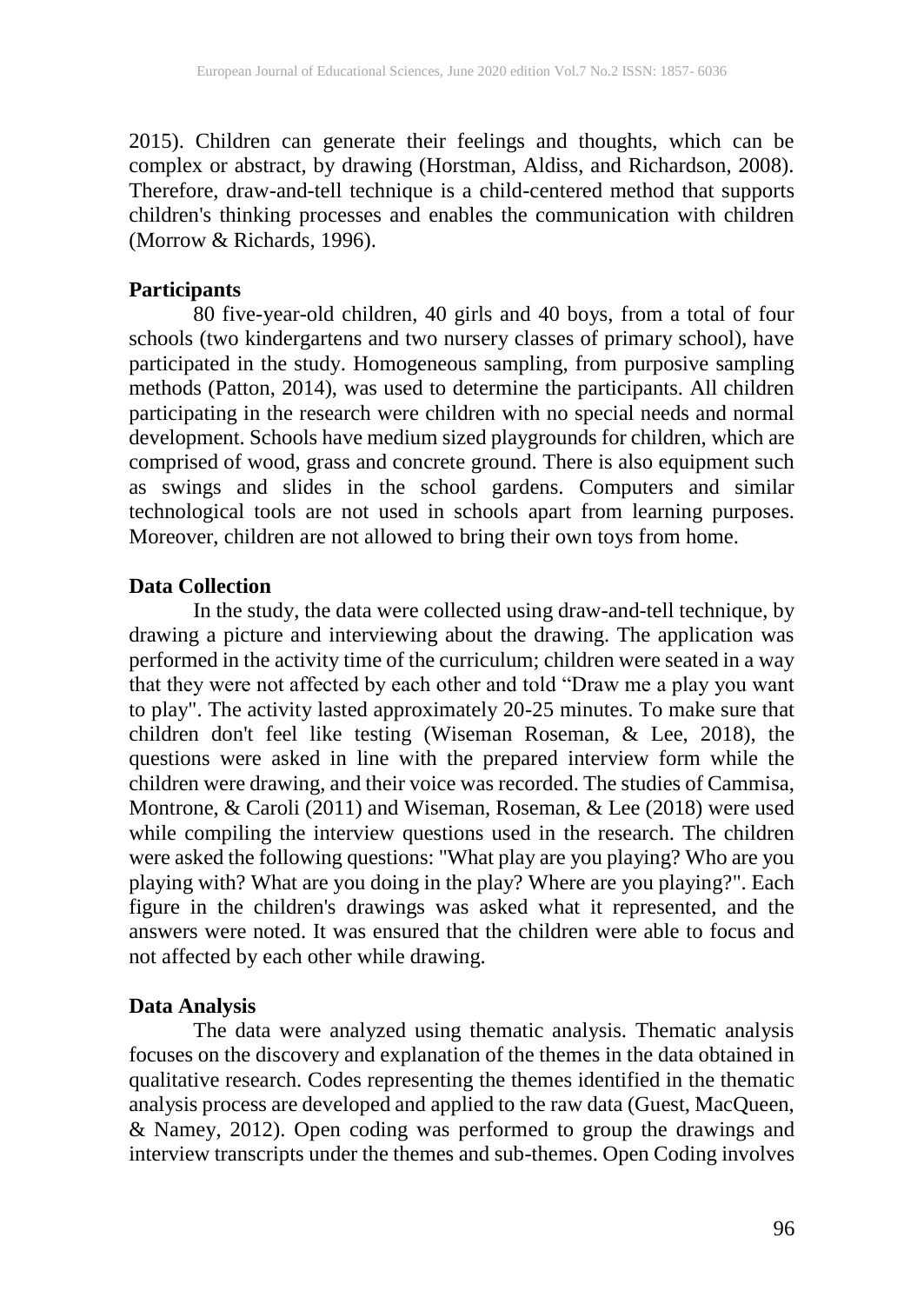labeling concepts, defining and developing the categories according to their characteristics and dimensions (Khandkar, 2009). While documenting and coding the data obtained in the research, the data collected from children were coded as A, B C and D according to schools. Created themes and sub-themes were separately coded by the researcher and an independent expert, and the encoder reliability among the coders was checked. The reliability of the data analysis was tested using Miles and Huberman's (1994) formula; Agreement Percentage =  $[Agreement / (Agreement + Disagreement) X 100]$ . Accordingly, the agreement percentage among coders was found to be 96% for the drawings and 98% for the interviews.

# **Results**

This part includes the findings obtained as a result of analyzing children's pictures and the data obtained from interviews.

# **Themes**

As a result of thematic analysis, five main themes emerged from the drawings and responses of the participants. Themes illustrate the characteristics of the plays that children prefer, and how and where they prefer to play.

# Table 1 *Participants' Preferred Activity*

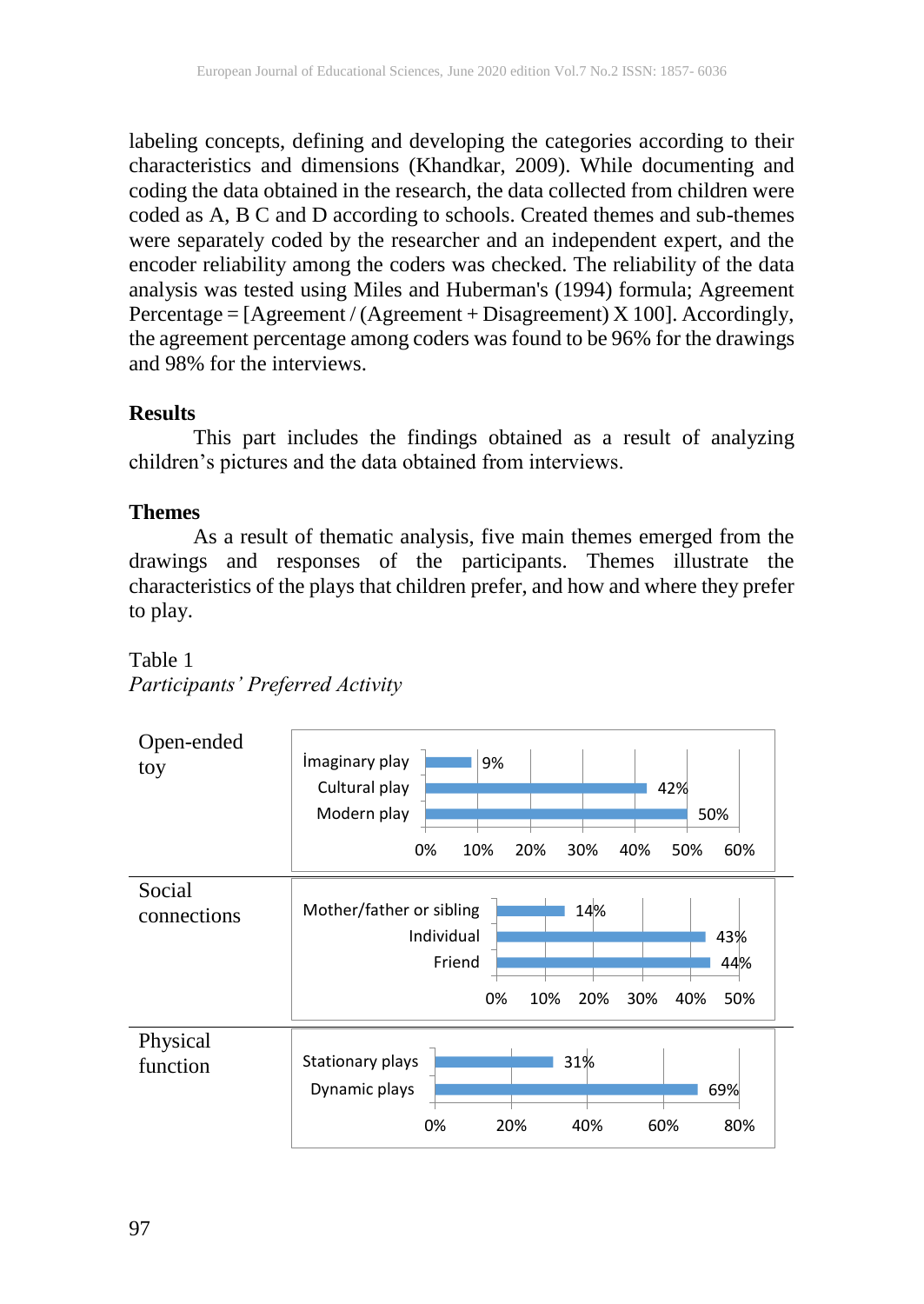

#### **Open-Ended Play**

Children participating in the study preferred the plays played without any adult's direction towards a learning goal. In open-ended plays, which are unstructured, the rules and goals of the play are set by the children and they direct the play according to their own ideas (Sturm, Bekker, Groenendaal, Wesselink, & Eggen, 2008). It was observed that children love to play the plays that they like and have fun, both in open and close spaces; they are willing to play with friends, family members or just by themselves.

Three different sub-themes of play were identified under open-ended play theme, namely cultural, modern and imaginary plays. The plays that the child manages the playing process without any limitations and that are generally played individually are named as imaginary plays (Bardak, 2018); the plays that spread and develop with contemporary life are called modern plays (Sormaz & Yüksel, 2012); whereas the plays that come from the past and that carry the values of the community are called cultural plays (Özyürek, Tezel Şahin & Gündüz, 2018). In the research, 50% of children drew modern, 42.3% cultural, and 8.7% imaginary plays and mentioned in their statements (see Table 1). Children were observed to prefer modern plays such as readymade toys, computers/tablets or football, which are commonly known and played today. Below are examples of some modern plays that children prefer to play.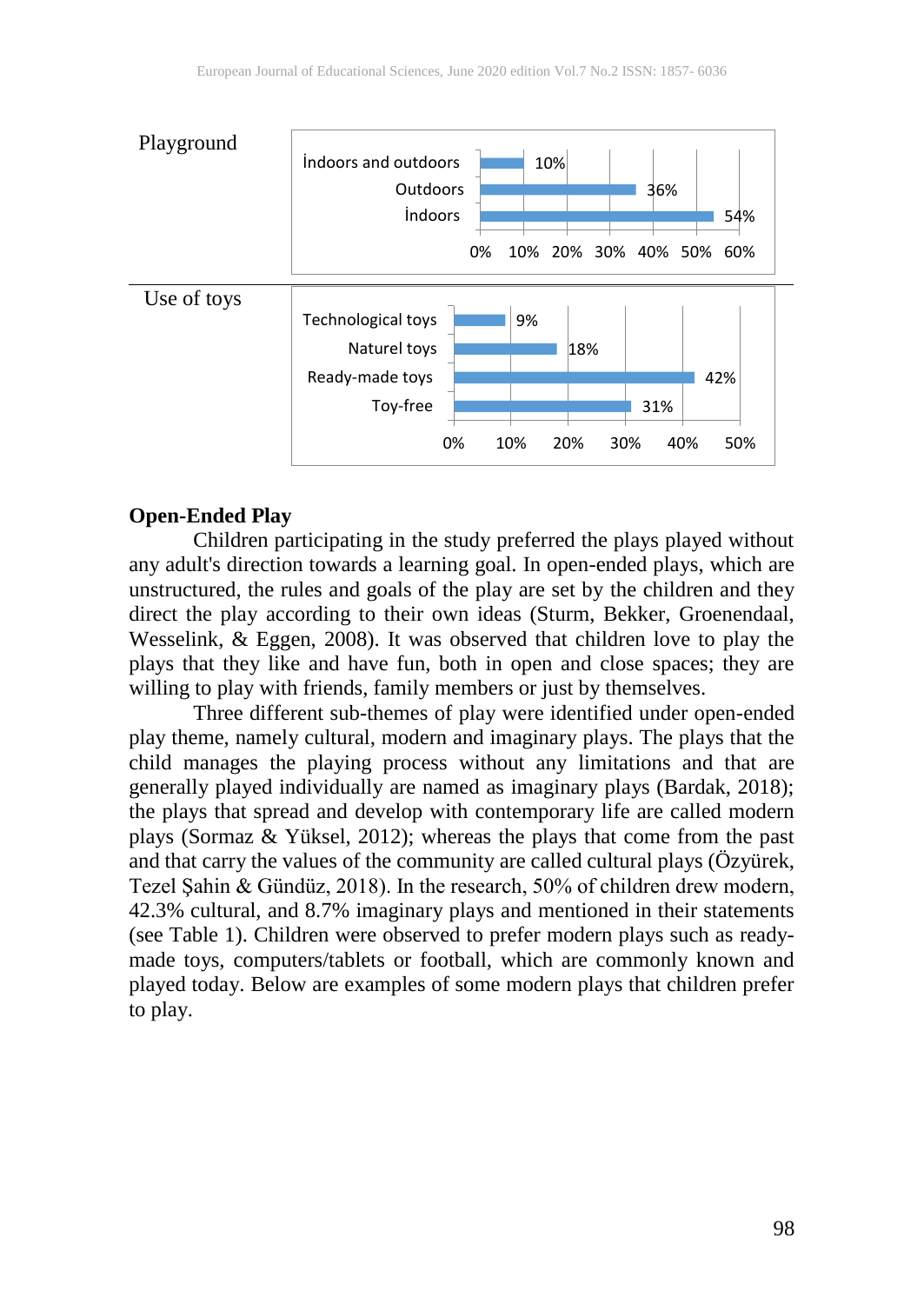# Figure 1 *Children's Modern Play Preferences*



C14: "I'm playing with my computer at home."

B2: "We're playing football with my friends, this is the football ground, these are the players, we are all running after the ball."

A20: "I'm playing with my toys at home."

Regarding cultural plays, which was second most preferred play type, the children expressed 8 different cultural plays such as hopscotch, playing house, blind man's buff. Playing cultural plays that come from past to present and that reflect the characteristics of the community, protects the cultural heritage by transferring it to the next generations (Bay & Bay, 2019; Girmen, 2012). Below are examples of some cultural plays that children prefer.

# Figure 2

*Children's Cultural Play Preferences*



A17: "I'm playing hide and seek. I hid behind the door. "

C20: "I love to play hopscotch."

D11: "I'm playing house with my sibling."

In the imaginary plays, children told about the play they created through their pictures. Children can play imaginary plays that they developed by focusing on their own ideas around a topic they choose. These plays, which children can play for days and weeks, can also be seen as a phase of the creative play (Kaçar, 2016). Below are examples of some imaginary plays that children prefer.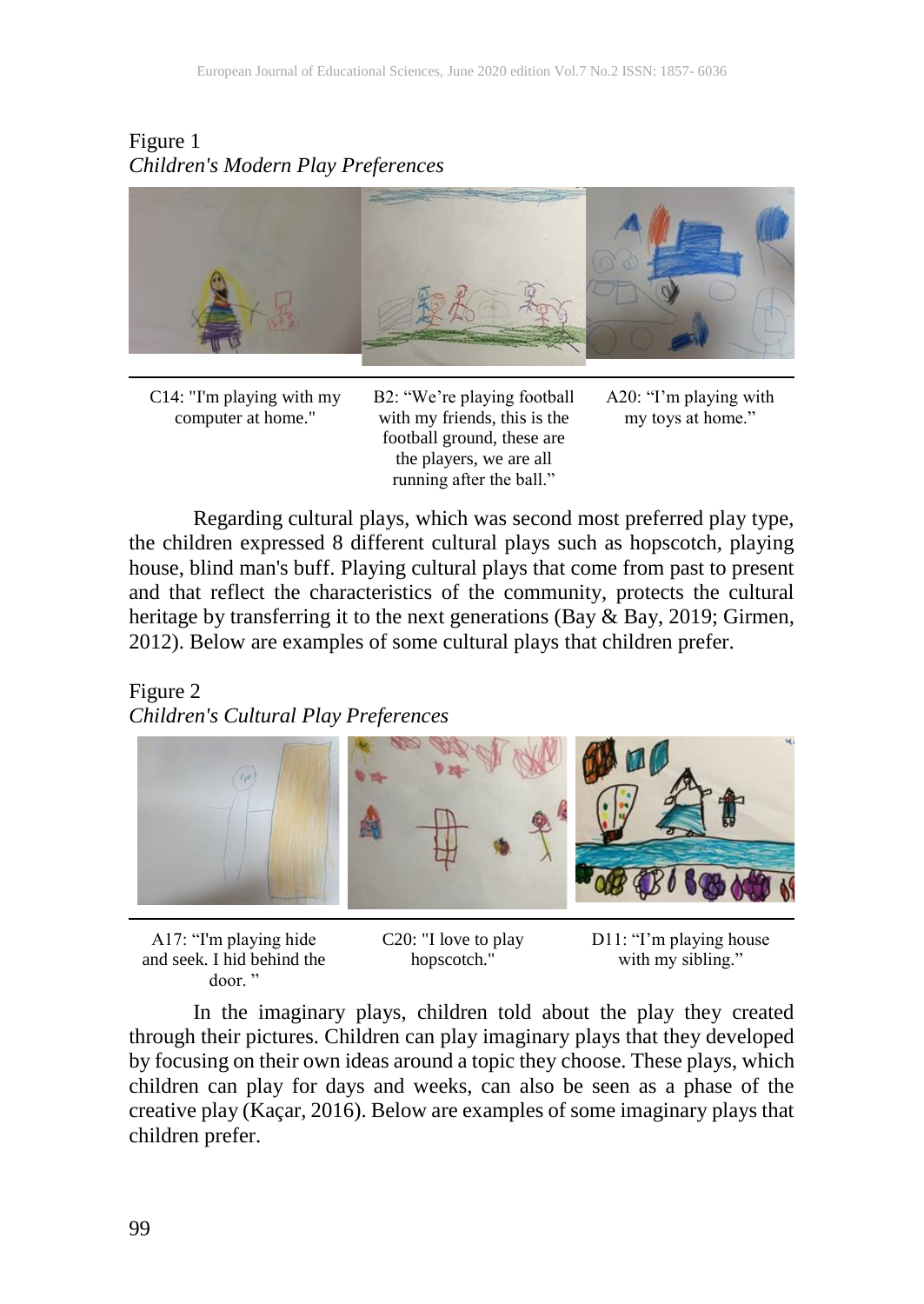# Figure 3 *Children's Imaginary Play Preferences*



B4: "There is a whale, it eats fish, there is a rough ray here, rough ray swims"

A4: "I drew a huge bird with very big ears; balls, almost as hard as diamonds, are thrown from the high building like rain, frighten away the bird among the towers."



#### **Social Connections:**

The review of the plays preferred by children revealed that 42.5% of them prefer to play individually, whereas 57.5% prefer to play together, and social connections theme appeared. While drawing their plays, they also focused on who they are playing with. Children told that they were playing with their friends, parents or siblings. Some children who prefer imaginary plays and some modern plays and who prefer to use toys or technological tools did not draw any people with who they want to play (42.5%); they did not stated another person when asked "Who are you playing with?". It was found that 43.8% of the children wanted to play their preferred plays with their friends and 13.7% of them wanted to play with their parents or siblings. Children were often observed to prefer imaginary plays and the plays involving toys or technological tools (computers, tablets, etc.) individually, which are mostly included in modern plays; whereas other modern plays and cultural plays were preferred to be played together. It was also found that children prefer some plays such as snowballs and hopscotch, which are used to be played together, to be played alone.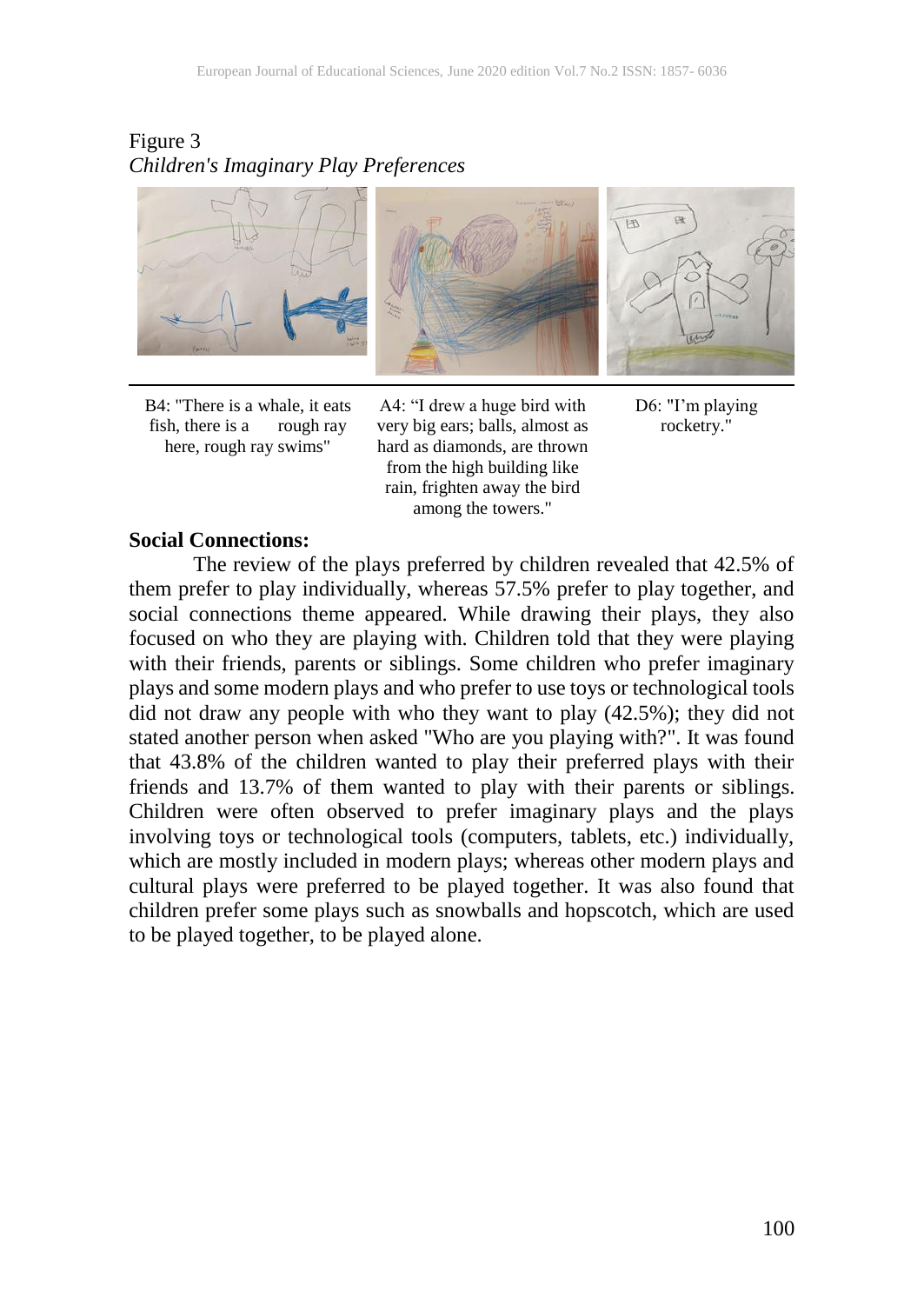| Table 2 |                                     |
|---------|-------------------------------------|
|         | <b>Results of Thematic Analysis</b> |

| Mother/father<br>sibling | or A3: I'm playing hide and seek at home with my sister.<br>I hid under the bed.<br>B17: We are playing in the park with my mom.<br>C22: We are playing hopscotch with my grandmother<br>in the garden of our house.<br>C23: I'm playing football with my mom and dad.<br>C27: We are playing hopscotch with my grandmother,<br>aunt and mom.<br>D11: We are playing house at home with my sibling.                                  |
|--------------------------|--------------------------------------------------------------------------------------------------------------------------------------------------------------------------------------------------------------------------------------------------------------------------------------------------------------------------------------------------------------------------------------------------------------------------------------|
| Friend                   | B2: We are playing football with my friends; this is the<br>football ground.<br>B9: We are playing hopscotch in the garden with my<br>friend.<br>C20: I'm playing hopscotch with my friends in the<br>school garden.<br>C26: I'm playing football on the ground with my<br>friends.<br>D2: I'm playing hide and seek with my friends. I hid<br>behind the hut.<br>D8: I'm playing blind man's buff in the garden with my<br>friends. |
| Individual               | A11: I'm playing on the computer. This is my combat<br>character; I'm getting ready to fight using my soldier.<br>A15: I'm playing ninja turtle game on the computer.<br>A22: I'm playing with my animal toys.<br>B5: The car skips rope and then falls into the mud.<br>B12: I like to play alone. Here I am building a tower by<br>stacking the cubes.<br>C17: I'm playing with my dolls and cars.                                 |

### **Physical function**

It was found that the playing styles of the plays preferred by children had different functions physically. Some of the preferred plays under the theme of physical function were observed to be dynamic, while others were still and stationary. Regarding the plays according to their physical function grouped under dynamic and stationary sub-themes, technological games, some modern games played with toys and toy block-type materials and chess (31%) were found to be preferred as stationary plays, whereas some modern and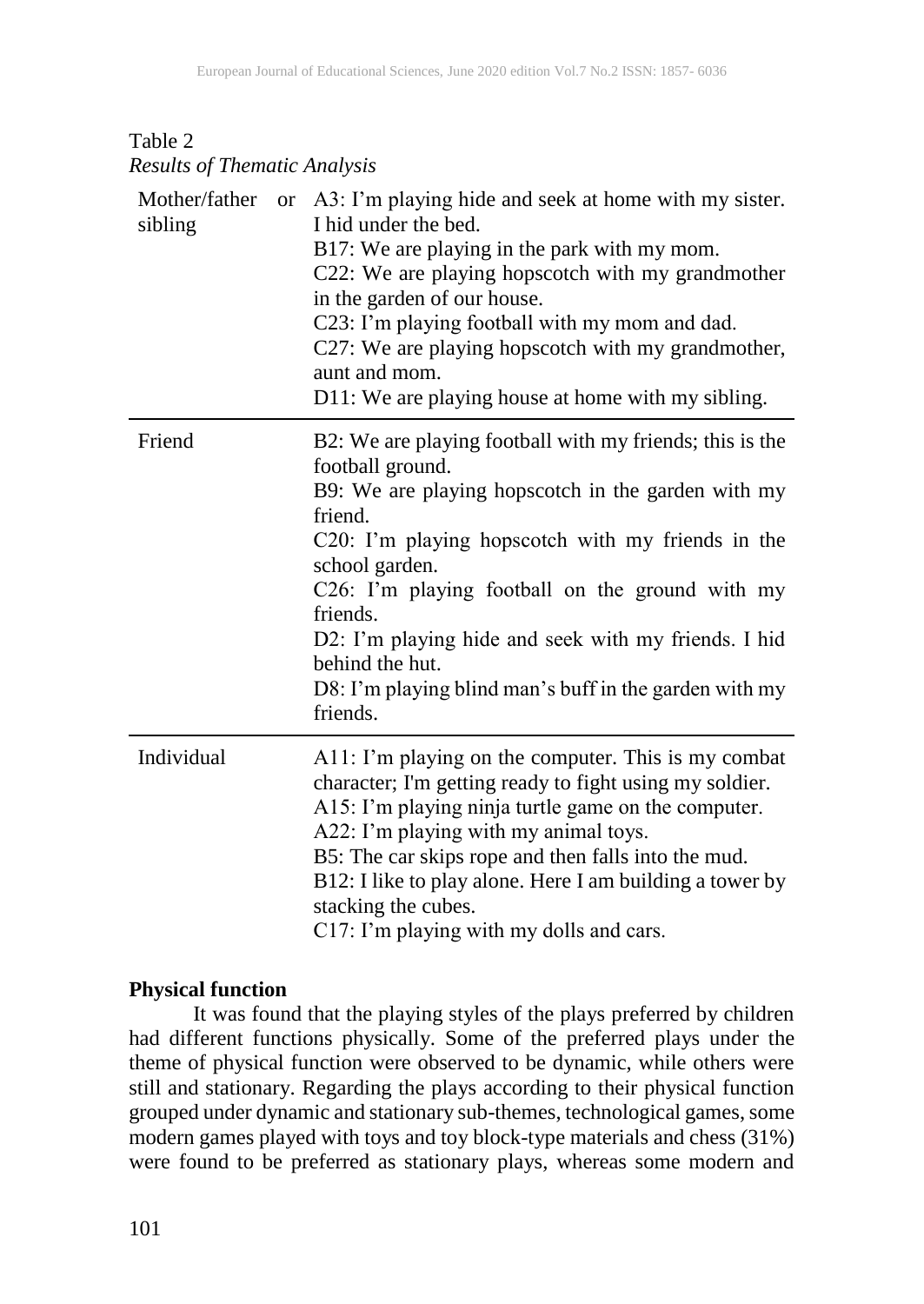cultural plays such as football, volleyball, hopscotch, chase that require jumping and running, were preferred as dynamic plays (69%). The movement element in the plays was observed to be related to the social connections of the children. The plays played individually were mostly stationary, whereas the plays played with friends or family members were dynamic plays.

### **Playground**

The playground where children want to play has emerged as another characteristic of their preferred plays, which was characterized with indoor, outdoor and indoor or outdoor sub-themes. The plays that children preferred to play close spaces, such as school, classroom and home, are modern plays with toys, technology games played by looking at a screen such as computergames, or some cultural plays such as playing house, hide and seek (54%). For example: "A1: We're playing house with my mother at home. A12: I'm playing with my concrete truck at home. C3: I'm playing with the tablet in my house. C10: I'm driving my car in the classroom". The plays, that children preferred to play in open spaces, such as garden, park, playground, included the plays such as football, basketball, hopscotch, chase (36%). For example: "D3: I'm playing hide and seek with my friends outside. D7: We're playing chase in the garden. C24: We are playing football with my father. This is the garden of our house". Children stated that they can play imaginary plays and remote-control car plays both indoors and outdoors (10%). For example: "A4: I can play with my bird everywhere. B11: For example, the balloon turns red when it bounces, there is a movement for each color. I can play with my balloon everywhere. C6: I can play anywhere with my remote-control car. "

# **Use of Toys**

It was observed that some materials are used in the plays preferred by children and they included toys in the drawing and explanation of the plays. The play materials classified under Use of Toys theme were grouped under ready-made, natural, technological and toy-free sub-themes. Since play materials are not used in imaginary plays and in some cultural plays, such as and hide and seek, these plays were classified as toy-free (31%); stone and snow used in hopscotch and snowball plays were natural materials (18%), computer and tablet were technological tools (9%), and materials such as cars, toy-block, dolls were ready-made toys (42%).

# **Discussion**

In this study, draw-and-tell technique and drawings were used to understand the play preferences of children and the characteristics of their preferred plays in Turkey. The children participating in the research showed a desire to play modern, cultural or imaginary open-ended plays with varying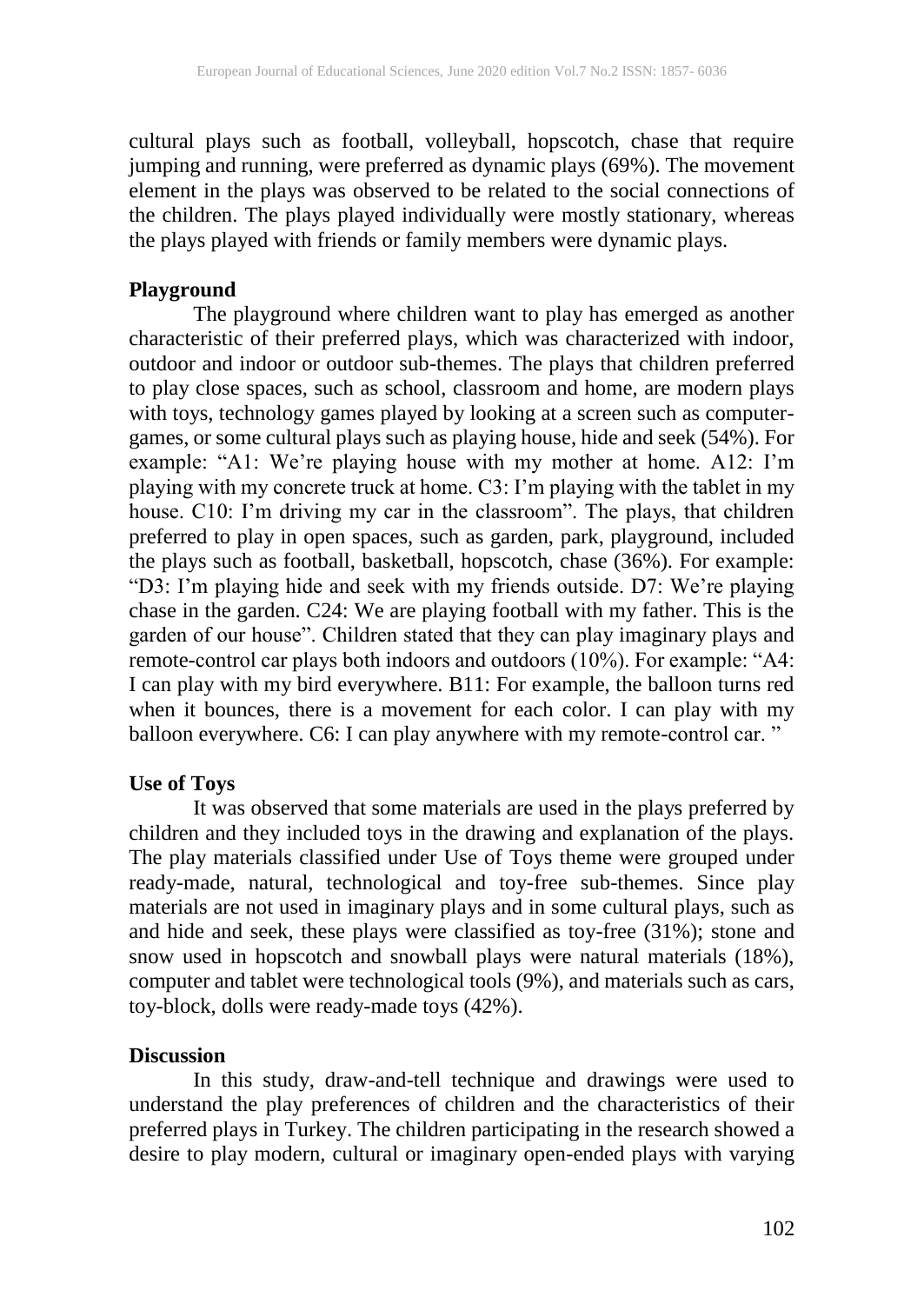social connection, physical function, playground and toy preference. These themes were discussed over the relevant literature to identify the implications for preschool educators.

# **Children's Play Preferences Open-Ended Plays**

The daily flow of pre-school curriculum implemented in Turkey includes unstructured "play time" activity. During this period, children play freely in their preferred centers, garden or open spaces (MoNE, 2013). In the current study, children defined play as unstructured, open-ended plays which are at their discretion, and which are not within the scope of a teaching objective. The open-ended play time activity included in the curriculum might have an impact upon children's play preferences. Similar results were obtained in previous studies (Noonan, Boddy, Fairclough, & Knowles, 2016; Wiseman et al., 2018; Tuğrul et al., 2019).

Even though some children stated the participation of family members in their plays, it was observed that children wanted to play autonomously. The involvement or intervention of adults creates pressure on the child's play and restricts them from acting comfortably (Howard & Mclnnes, 2013). However, it should not be considered that children's plays should be completely free of adult guidance. Many studies have been carried out about how teachers can participate in unstructured open-ended plays (Özgünlü & Çelik, 2018; Singer, Nederend, Penninx, Tajik, & Boom, 2013; Tarman & Tarman, 2011; Yang, 2013). The fact that the teacher provides the child with the opportunity to choose and makes the child use his/her own preferences, allows the child to perceive the activity as a play and focus on it; and allows him/her to feel more competent without thinking about the risk of failure and to be more involved with the activity (King & Howard, 2016). During the activity, teachers can take the role of preparing the environment, observer, playmate or supporter in case of problems (Özgünlü & Çelik, 2018; Singer et al., 2013; Tarman & Tarman, 2011; Yang, 2013).

The current study revealed that children play modern, cultural and imaginary open-ended plays. Among these plays, mostly modern plays, where ready-made toys and technological devices are frequently used, were preferred. In the study conducted by Sapsağlam (2018) in Turkey about fiveyear-old children's play preferences among the offered plays, most preferred plays were the ones involving technological devices. In the study of Özdemir and Ramazan (2014), in which children's play preferences have been identified based on teacher perspectives, it was found that girls mostly preferred playing house, which is a cultural play, whereas boys preferred to play modern plays with ready-made toys. Today, technological developments and the increase in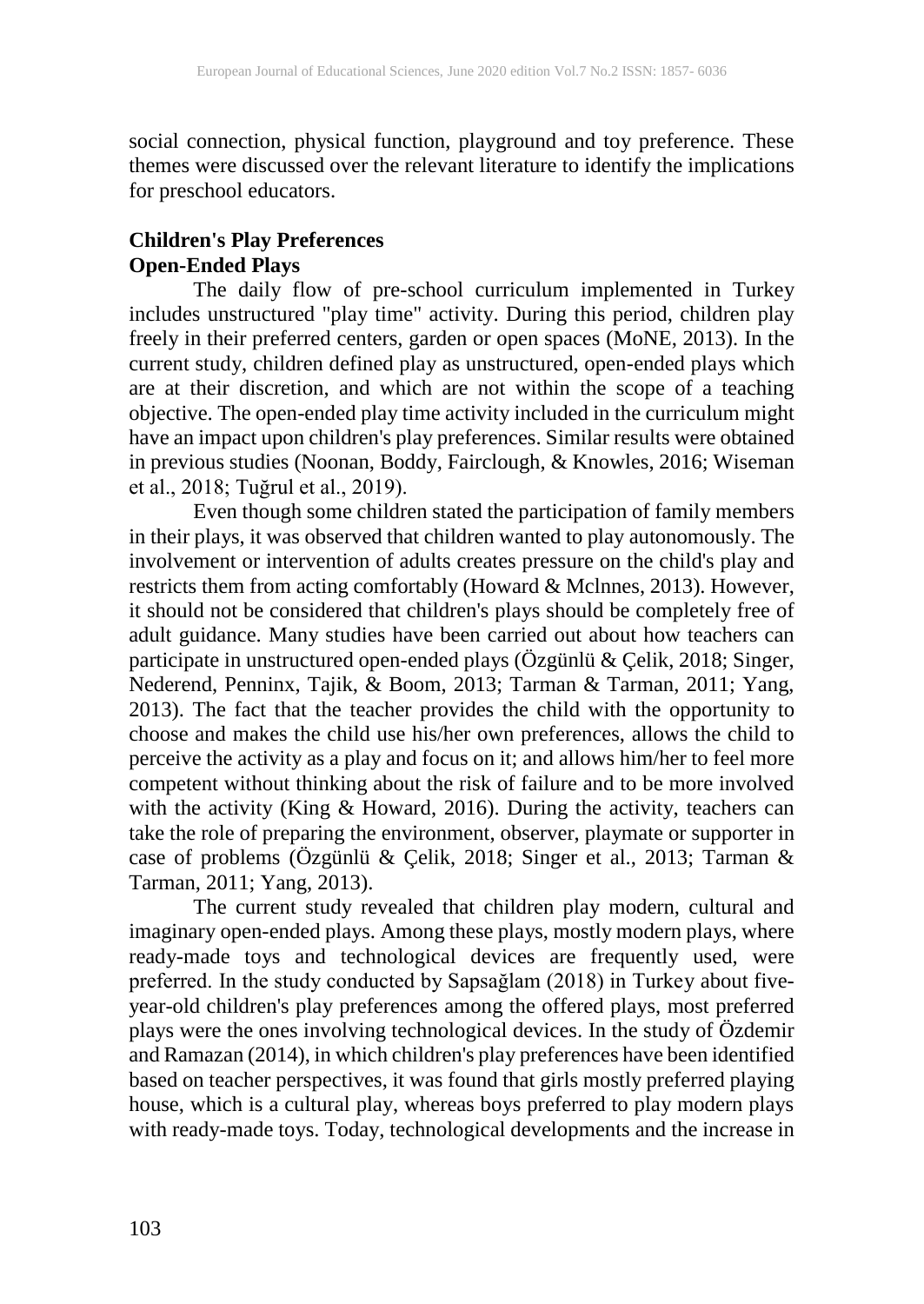urbanization have an impact on children's play preferences as well (Bento  $\&$ Dias, 2017).

### **Social Connections**

In the current research, the majority of children expressed their friends and family members, who have an important role in social development, as playmates in their plays. Similarly, in their study examining preschool children's play behavior in Turkey and United States, Duman and Temel (2011) concluded that children mostly play social plays with their peers. In the study examining the play types that children prefer in the classroom, Kaçar (2016) observed that children mostly preferred peer-plays, which are also referred as group plays. Howard et al. (2006) conducted a study with 92 preschool children, about how children classify play and learning according to social context, and they reached the conclusion that the absence of the teacher is associated with the play and that the child makes a connection between the peers and the play. In the current study, children stated that they prefer to play open-ended plays through social connections, which can be considered as an effect of the absence of teacher.

In addition, in preschool period children tend to choose their playmates according to gender (Golombok, Rust, Golding, Zervoulis, Croudace, Hines, 2008). Taş (2018) have examined children's play preferences in terms of gender by observing preschool children in their free play time and by interviewing teachers and have found that children prefer to play with their friends of the same sex. The current study showed that children who stated to play with their friends, also indicated the gender of their playmates as: "I'm playing chase with my friend …….." The fact that children stated to play with either their friends or family members, can contribute to the positive disposition that the children have towards social play in open-ended plays.

# **Physical Function**

In the research, it was observed that children mostly prefer plays that require them to move physically, either with or without a toy. Dynamic plays strengthen children's muscles and improve their body coordination (Kaçar, 2016). In an experimental study where Ogelman, Gündoğan, Sarıkaya and Önder (2016) investigated the effect of unstructured and dynamic play practices on five-year-old children's peer relationships, they concluded that social behavior levels of the children playing unstructured and dynamic plays increases, whereas their peer violence exposure and physical aggression levels decrease. In this context, the children's high preference of dynamic plays in the current study should be interpreted positively.

In the study of Barbosa and Oliveira (2016) where they reviewed seven studies, they found that the plays initiated by children involve more physical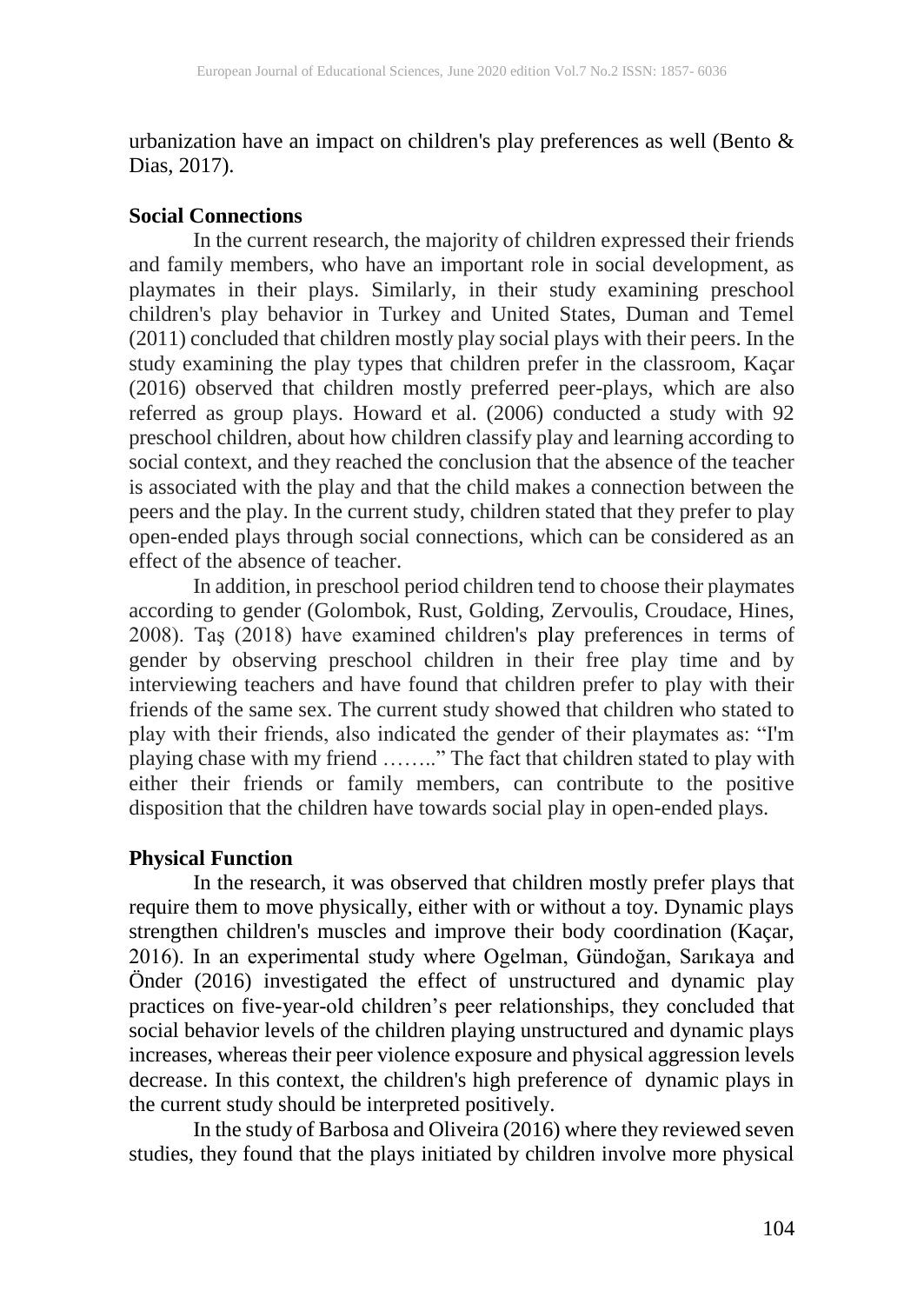activity, whereas the plays initiated by the adults have low physical activity. Regarding the results of this study, open-ended unstructured plays that do not involve teacher intervention are thought to direct children to the plays that allow them to move more.

### **Playground**

Outdoor plays allow children to observe their surroundings and move their bodies in a coordinated manner (Morrison, 2007). In addition, dynamic plays that are played in open spaces are effective in strengthening social ties between children and reducing negative behaviors (Ogelman et al., 2016). In the experimental study of Yıldırım and Akamca (2017), where they implemented outdoor activities for preschool children, they observed improvements in children's cognitive, social-emotional, linguistic and motor skills. Outdoor plays contribute to children's physical development and enhance their immunity by ensuring that they receive sunlight and natural elements in nature, they also increase their attention levels and makes them feel better (Bento & Dias, 2017). Despite many benefits of outdoor plays, which are mentioned in the literature, the current research discovered that the plays preferred by children were mostly indoor plays. Similarly, Clements (2004), in his research examining children's playing behavior in open spaces, concluded that very little time was spent on outdoor plays due to the impact of television and digital media addiction on children.

Children's play preferences may vary according to different factors. However, today, children's unstructured outdoor activities seem to decrease day by day (Bento & Dias, 2017; Kemple, Kenney, & Smith-Bonahue, 2016). Research emphasizes the importance of natural environments that allow children to discover and that support their creativity and collaboration (Tuğrul et al., 2019; Zamani, 2016). Given the positive impact of outdoor plays on children's development, teachers are recommended to provide children with play opportunities in natural settings (Bento & Dias, 2017; Kemple et al., 2016; Miranda et al., 2017). In this context, placing more outdoor play materials and natural materials such as water and sand that children can use, will allow children to prefer outdoor plays more and participate in them (Miranda et al., 2017; Wiseman et al., 2018; Zamani, 2016)

# **Use of Toys:**

The study revealed that children prefer plays that they use ready-made toys, as well as their preferences for the plays without toys. While the parents were observed to make their own toys in the past (Holmes, 2012), today's children mostly prefer ready-made toys such as cars and babies. Previous studies also support the results of the current study (Holmes, 2012; Özdemir, 2014; Tuğrul, Ertürk, Özen Altinkaynak, & Güneş, 2014).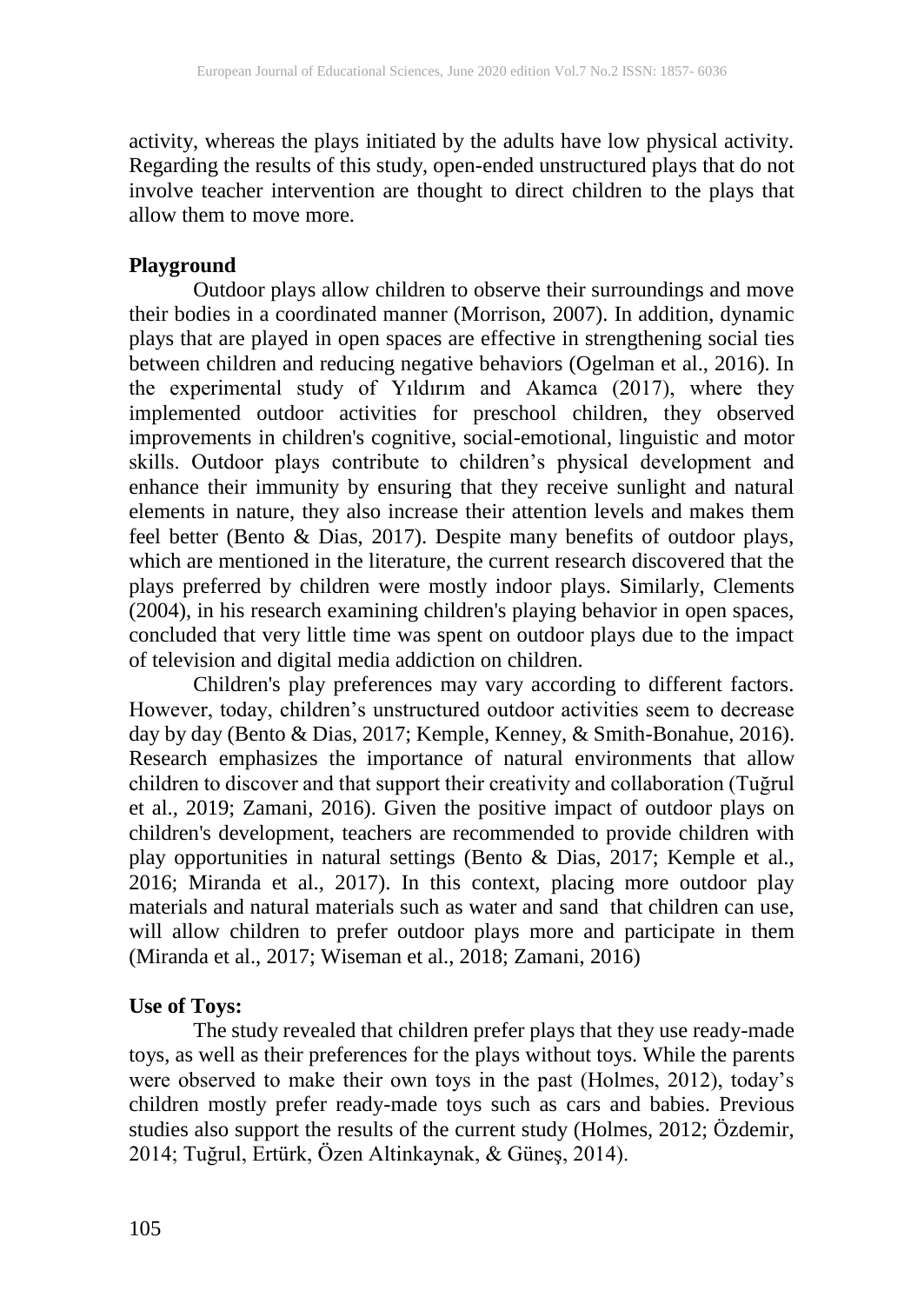Ready-made toys are defined as materials sold for children to play (Nelson, 2005). However, playing with natural materials such as sand, stone and water enables children to know the nature and develops their creativity (Kaçar, 2016). In the study where Tuğrul et al. (2019) examined preschool children's play opportunities at school, based on the opinions of 460 teachers, they reported that children mostly prefer to play with natural materials in open spaces. Although some studies have attempted to determine the differentiation of toy preferences according to children's gender (Martin, Eisenbud, & Rose, 1995; Nelson, 2005; Spinner, Cameron, & Calogero, 2018; Todd, Fischer, Di Costa, Roestorf, Harbor, Hardiman, & Barry, 2018), natural materials such as water, soil, stone present in open spaces attract the attention of all children and provide them with many play options (Bento & Dias, 2017). In this context, unstructured and manipulable natural environments including trees, flowers and shrubs should be formed in educational environments, which would allow children to play the play they want with the toy they want (Fjortoft  $\&$  Sageie 2000; Malone & Tranter, 2003; Geney, Özsoy, & Bay, 2019). The results of the current research highlight the need to use natural materials as toys for children. Teachers are advised to understand the contexts that shape children's play and toy preferences

### **Draw-and-Tell Technique**

The draw-and-tell technique is a method for conducting interviews and facilitating the interpretation by focusing the plays that children preferred in their drawings; it was used to understand children's play preferences and the characteristics of their preferred plays. Drawings gives a meaning to the noticeable and unnoticeable characteristics of children's social environments and plays through shapes (Engel, 1995). In addition, drawings allow the child's experiences to be arranged before sharing (Gross & Hayne, 1998). What children say about their drawings reveals their feelings embedded in their drawings (Hanney & Kozlowska, 2002). In this way, children can talk more easily about the events that they cannot define (Gross & Hayne, 1998; Wesson & Salmon, 2001). The draw-and-tell technique is considered as a childcentered method that reduce social demand potential of the researcher on the child during interview (Gross & Hayne, 1998). Therefore, allowing children to draw before conducting an interview is a very effective strategy (Driessnack, 2005). As the drawings are easier to interpret, the drawings of five-year-old children were evaluated in the study. It is recommended position children in a large table, at a distance to prevent them from affecting the others and cheating (Wiseman et al, 2018).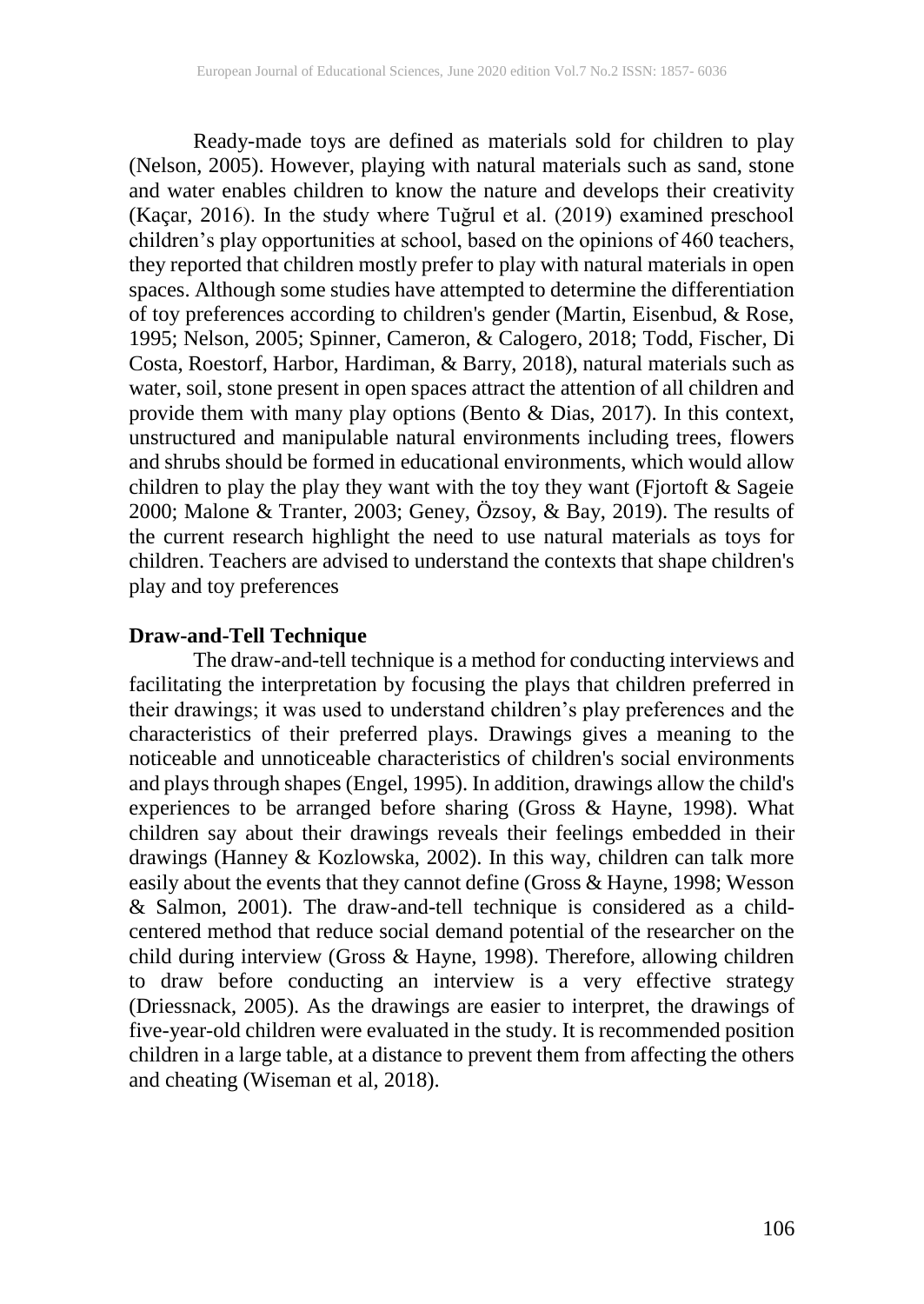### **Limitations of the Study and Direction for Future Research**

This study, conducted in the kindergartens in Turkey, has expanded the scope of the research on children's play preferences in which draw-and-tell technique was employed. However, there are some limitations. Data were collected from 80 participants in 4 schools with medium socio-economic level, in a province of Turkey. It should be considered that the play preferences of children may change with demographic characteristics of the participants or with cultural differences. Considering that the schools in which the participants were recruited have similar educational environments, the themes obtained in the study may not reflect the diversity of children's perspectives.

In addition, since the study is the first research addressing play preferences of preschool children using draw-and-tell technique in Turkey, the results of the study should be supported and confirmed by other researches.

For future research in Turkey, it is very important to work on larger samples. It is recommended for researchers to obtain a holistic picture by including the variety, wealth, diversity and contradictions that may be in the universe. In this context, according to the maximum diversity in qualitative research sample (Yıldırım and Şimşek, 2013) children with different socioeconomic levels in different regions/provinces of Turkey can be identified as the study group by researchers. The play preferences of children can be generalized by taking larger samples through quantitative research. The factors affecting children play preferences and the impacts of these plays on them should be investigated. The plays that children choose to play and the relationships between the play and the child can be examined using observation-based sequential analysis.

#### **Conclusion**

Pre-school children's play preferences and the characteristics of these plays provide educators with important information. The findings will help to support children's participation in entertaining and creative activities in natural settings (Wiseman et al., 2018). Children prefer open-ended plays, which shows their desire for unconfigured plays. Children often prefer dynamic plays played together (family/friends), which will allow the development of play activities in this direction. In addition, in order to ensure that choosing indoor plays played with ready-made toys doesn't pose a risk for children, the need to organize play activities in line with contemporary research results was revealed.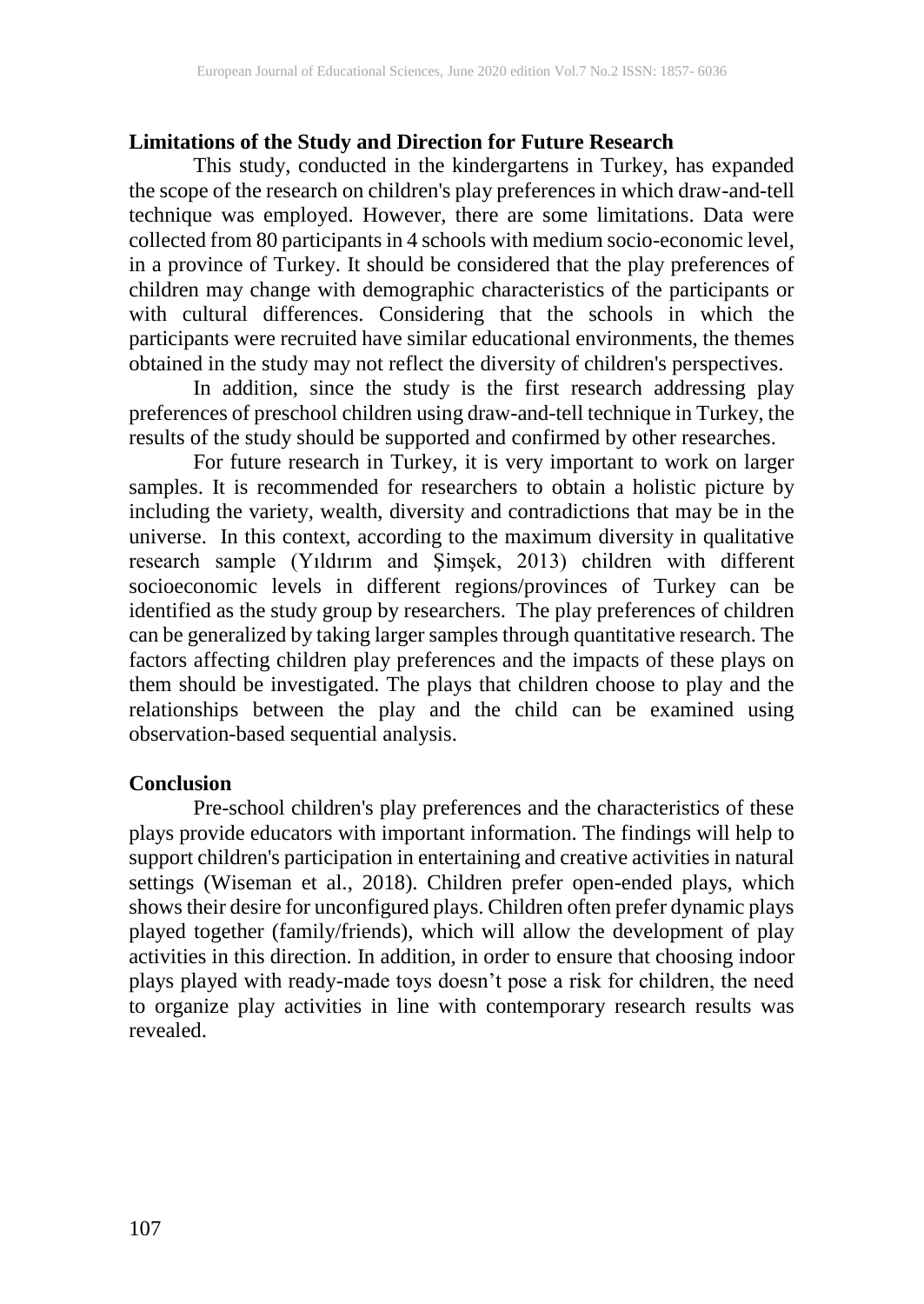### **References:**

- 1. Akçay, D., & Özcebe, H. (2012). Okul öncesi eğitim alan çocukların ve ailelerinin bilgisayar oyunu oynama alışkanlıklarının değerlendirilmesi. *Çocuk Dergisi, 12*(2), 66-71.
- 2. Aksoy, P., & Baran, G. (2017). Annelerin cinsiyet rollerine ilişkin özellikleri ile çocukların oyuncak tercihleri ve oynadıkları oyun türleri arasındaki ilişki üzerine bir çalışma. *Eğitimde Nitel Araştırmalar Dergisi*, *5*(1), 102-136.
- 3. Alabay, E., & Güder, S. Y. (2018). Changing face of plays: A comparative research of childhood plays of older adults and plays of today's. *Bartın Üniversitesi Eğitim Fakültesi Dergisi*, *7*(1), 237-259.
- 4. Angell, C., Alexander, J., & Hunt, J. A. (2015). 'Draw, write and tell': A literature review and methodological development on the draw and write research method. *Journal of Early Childhood Research*, *13*(1), 17-28.
- 5. Arabacı, N., & Çıtak, Ş. (2017). Okul öncesi dönemdeki çocukların "'oyun'" ve "'açık alan (bahçe)'" etkinlikleri ile ilgili görüşlerinin incelenmesi ve örnek bir bahçe düzenleme çalışması. *Mediterranean Journal of Educational Research*, *11*(21), 28-43.
- 6. Aslan, F. (2010). *Okul öncesi eğitim kurumlarında dış mekan tasarımında çocukların beklentilerinin belirlenmesi* [Unpublished master's thesis]. Ankara Üniversitesi, Ankara.
- 7. Ashiabi, G. S. (2007). Play in the preschool classroom: Its socioemotional significance and the teacher's role in play. *Early Childhood Education Journal, 35,* 199–207. doi:10.1007/s10643-007- 0165-8
- 8. Barbosa, H. C., & de Oliveira, A. R. (2016). Physical activity of preschool children: A review. *Journal of Physiotherapy and Physical Rehabilitation, 1*(2), 1-5. doi:10.4172/2573- 0312.1000111
- 9. Bardak, M. (2018). Oyun temelli öğrenme. In A. Gürol (Eds.), *Erken çocukluk döneminde öğrenme yaklaşımları* (pp. 207-230). İstanbul: Efe Akademi.
- 10. Bay, D. N., & Bay, Y. (2019). Balkanlardaki çocuk oyunları. *Sınırsız Eğitim ve Araştırma Dergisi*, *4*(2), 200-223.
- 11. Bento, G., & Dias, G. (2017). The importance of outdoor play for young children's healthy development. *Porto Biomedical Journal*,  $2(5)$ , 157-160.
- 12. Bredekamp, S. (2015). *Erken çocukluk eğitiminde etkili uygulamalar*. (Effective practices in early childhood education, 2nd Edition). (Hatice Zeynep İnan & Taşkın İnan, Trans.). 343-345. Ankara: Nobel.
- 13. Cammisa, M, Montrone, R, & Caroli, M (2011) Development and results of a new methodology to perform focus group with preschool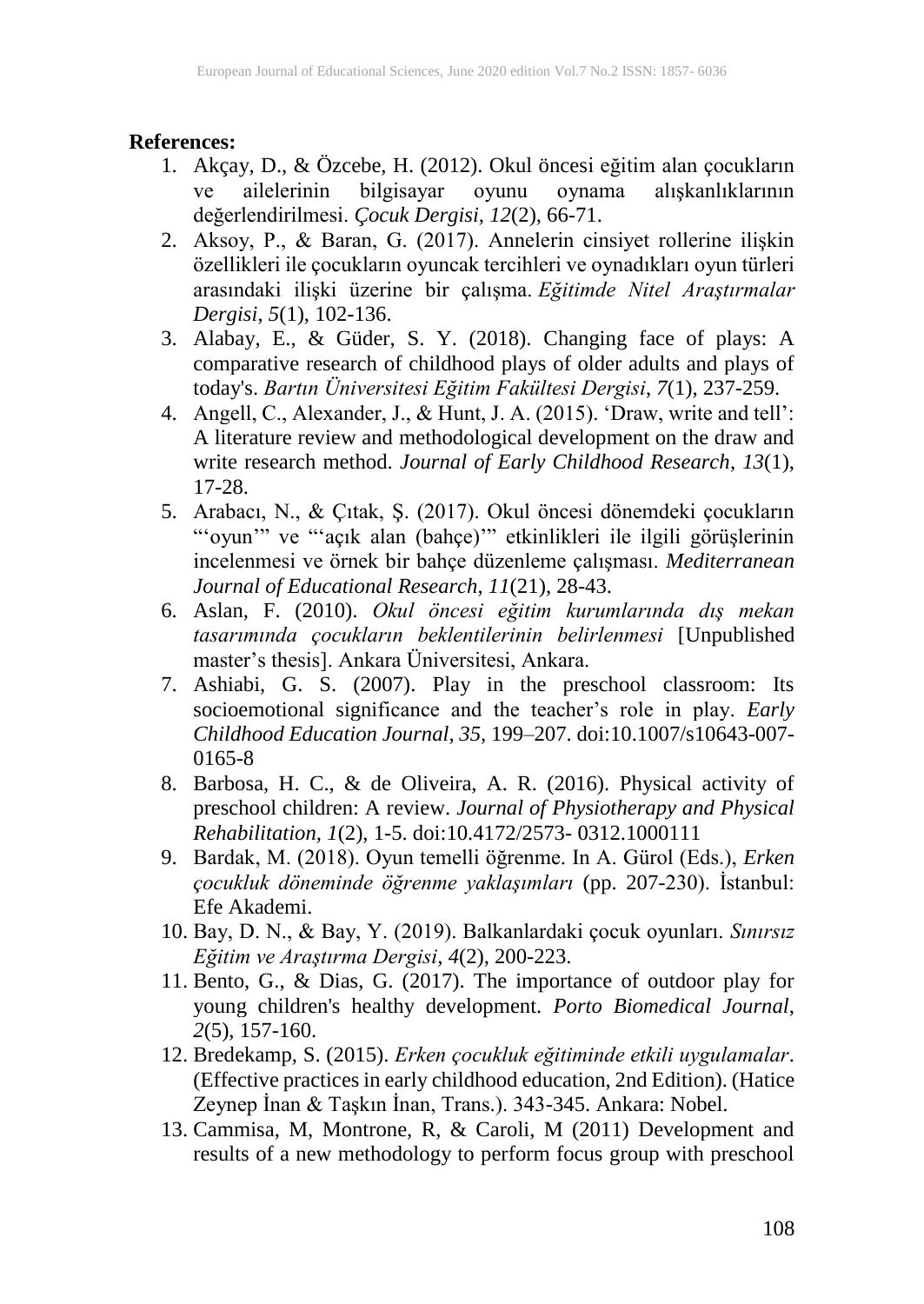children on their beliefs and attitudes on physical activity. *International Journal of Pediatric Obesity 6*(2), 22–27.

- 14. Clements, R. (2004). An investigation of the status of outdoor play. *Contemporary issues in early childhood*, *5*(1), 68-80.
- 15. Coplan, R. J., Rubin, K. H., & Findlay, L. C. (2006). Social and nonsocial play. In D. P. Fromberg & D. Bergen (Eds.), *Play from birth to twelve: Contexts, perspectives, and meanings* (pp. 75-86). New York, NY: Garland Press
- 16. Driessnack, M. (2005). Children's drawings as facilitators of communication: A meta-analysis. *Journal of Pediatric Nursing, 20*(6), 415-423.
- 17. Duman, G., & Temel, Z. F. (2011). Türkiye ve Amerika Birleşik Devletleri'nde anasınıfına devam eden çocukların oyun davranışlarının incelenmesi. *Kırıkkale Üniversitesi Sosyal Bilimler Dergisi, 1*(1), 279- 298.
- 18. Emslie, A., & Mesle, C. R. (2009). Play: The use of play in early childhood education. *Gyanodaya, 2*(2), 1-26.
- 19. Engel, B. S. (1995). *Considering children's art: Why and how to value their works*. Washington, DC: National Association for the Education of Young Children.
- 20. Erbay, F., & Durmuşoğlu Saltalı, N. (2012). Altı yaş çocuklarının günlük yaşantılarında oyunun yeri ve annelerin oyun algısı. *Ahi Evran Üniversitesi Kırşehir Eğitim Fakültesi Dergisi (KEFAD), 13*(2), 249- 264.
- 21. Ertuğrul, B. (2019). *Türkiye'de 1990-2019 yılları arasında uygulanan okul öncesi eğitim politikalarının değerlendirilmesi* [Unpublished master's thesis]. Hacettepe University, Ankara.
- 22. Fırat, H. (2013). Çocuk oyunları-eğitim ilişkisi: Bezirgan başı örneği. *Electronic Turkish Studies, 8*(13), 885-896.
- 23. Fisher, K., Hirsh-Pasek, K., Golinkoff, R. M., Singer, D. G., & Berk, L. (2011). Playing around in school: Implications for learning and educational policy. In A. D. Pellegrini (Ed.), *The Oxford handbook of the development of play* (pp. 341–362). New York, NY: Oxford University Press.
- 24. Fjortoft, I., & Sageie, J. (2000). The Natural environment as a playground for children: Landscape description and analyses of a natural landscape. *Landscape and Urban Planning 48*(1/2), 83-97.
- 25. Geney, F., Özsoy, Z., & Bay, D. N. (2019). Okul Öncesi Eğitim Kurumlarının Dış Mekan Özellikleri: Eskişehir İli Örneği. *Eskişehir Osmangazi Üniversitesi Sosyal Bilimler Dergisi*, *20*, 735-767.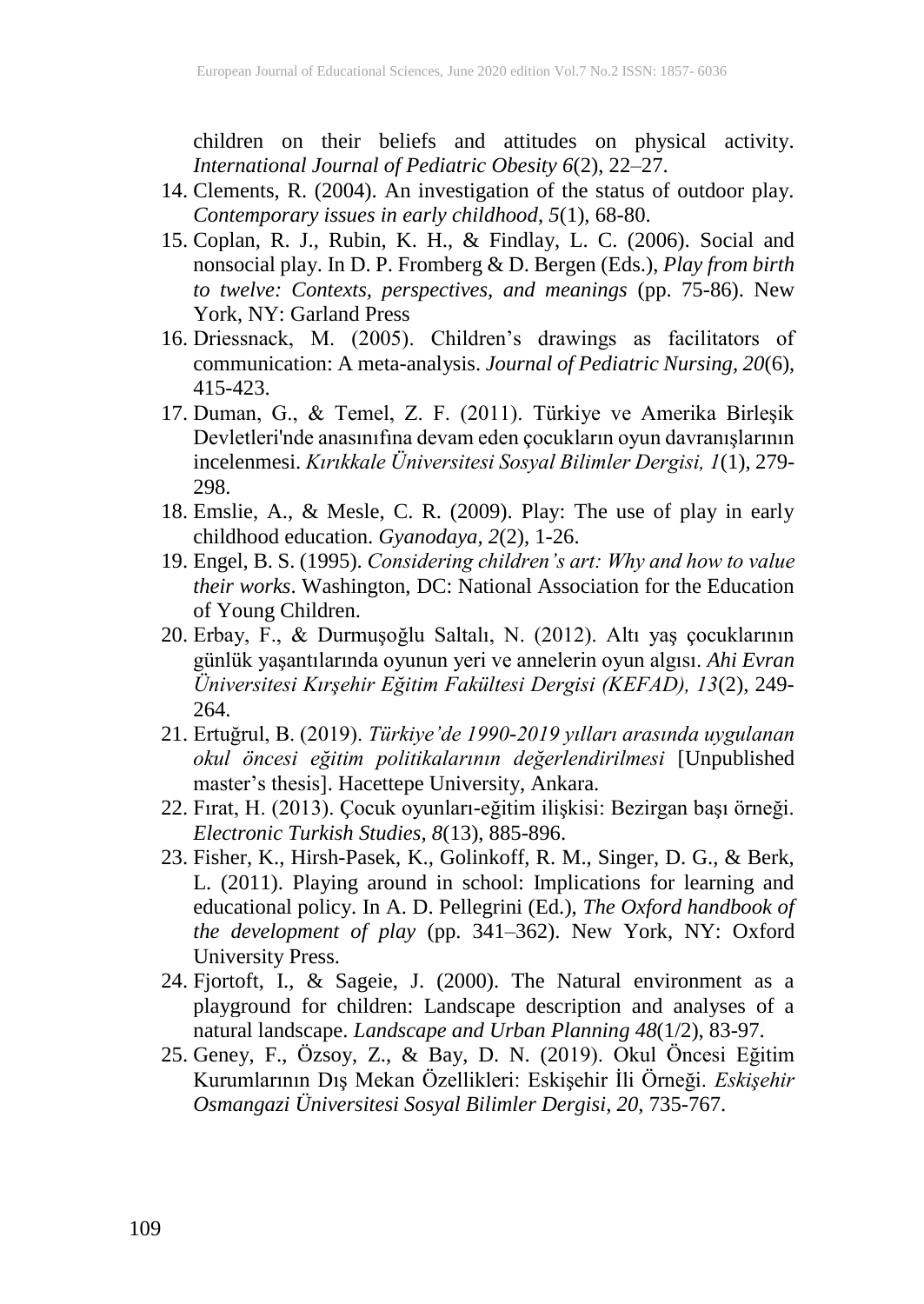- 26. Girmen, P. (2012). Eskişehir folklorunda çocuk oyunları ve bu oyunların yaşam becerisi kazandırmadaki rolü. *Millî Folklor, 24*(95), 263-273.
- 27. Gialamas, A., Mittinty, M. N., Sawyer, M. G., Zubrick, S. R., & Lynch, J. (2014). Child care quality and children's cognitive and socioemotional development: An Australian longitudinal study. *Early Child Development and Care, 184*, 1–21. doi:10.1080/03004430.2013.847835
- 28. Golombok, S., Rust, J., Golding, K., Zervoulis, T., Croudace, J., & Hines, M. (2008). Developmental trajectories of sex-typed behavior in boys and girls: A longitudinal general population study of children aged 2.5-8 years. *Child Development, 79*(5), 1583-1593. doi: 10.1111/j.1467- 8624.2008.01207.
- 29. Göncü, A., & Weber, E. (2000). Preschoolers' classroom activities and interactions with peers and teachers. *Early Education and Development, 11*(1), 93-107.
- 30. Gross, J., & Hayne, H. (1998). Drawing facilitates children's verbal reports of emotionally laden events. *Journal of Experimental Psychology: Applied, 4*(2), 163-179.
- 31. Guest, G., MacQueen, K. M., & Namey, E. E. (2012). *Introduction to applied thematic analysis.* Thousand Oaks, CA: SAGE.
- 32. Gündoğdu, Z., Seytepe, Ö., Pelit, B. M., Doğru, H., Güner, B., Arıkız, E., Akçomak, Z., Kale, B., Moran, İ., Aydoğdu, G., & Kaya, E. (2016). Okul öncesi çocuklarda medya kullanımı. *Kocaeli Üniversitesi Sağlık Bilimleri Dergisi, 2*(2), 6-10.
- 33. Han, M., Moore, N., Vukelich, C., & Buell, M. (2010). Does play make a difference? Effects of play intervention on at-risk preschoolers' vocabulary learning. *American Journal of Play, 3,* 82–105.
- 34. Hanney, L., & Kozlowska, K. (2002). Healing traumatized children: Creating illustrated storybooks in family therapy. *Family Process, 41*(1), 37-65.
- 35. Holmes, R. (2012). Children's play preferences in the Pacific Rim: Then and now. *Play: A polyphony of research, theories and issues*, *12*, 27-66.
- 36. Horstman, M., Aldiss, S., Richardson, A., & Gibson, F. (2008). Methodological issues when using the draw and write technique with children aged 6 to 12 years. *Qualitative health research*, *18*(7), 1001- 1011.
- 37. Howard, J., & McInnes, K. (2013). The impact of children's perception of an activity as play rather than not play on emotional well‐being. *Child: care, health and development*, *39*(5), 737-742.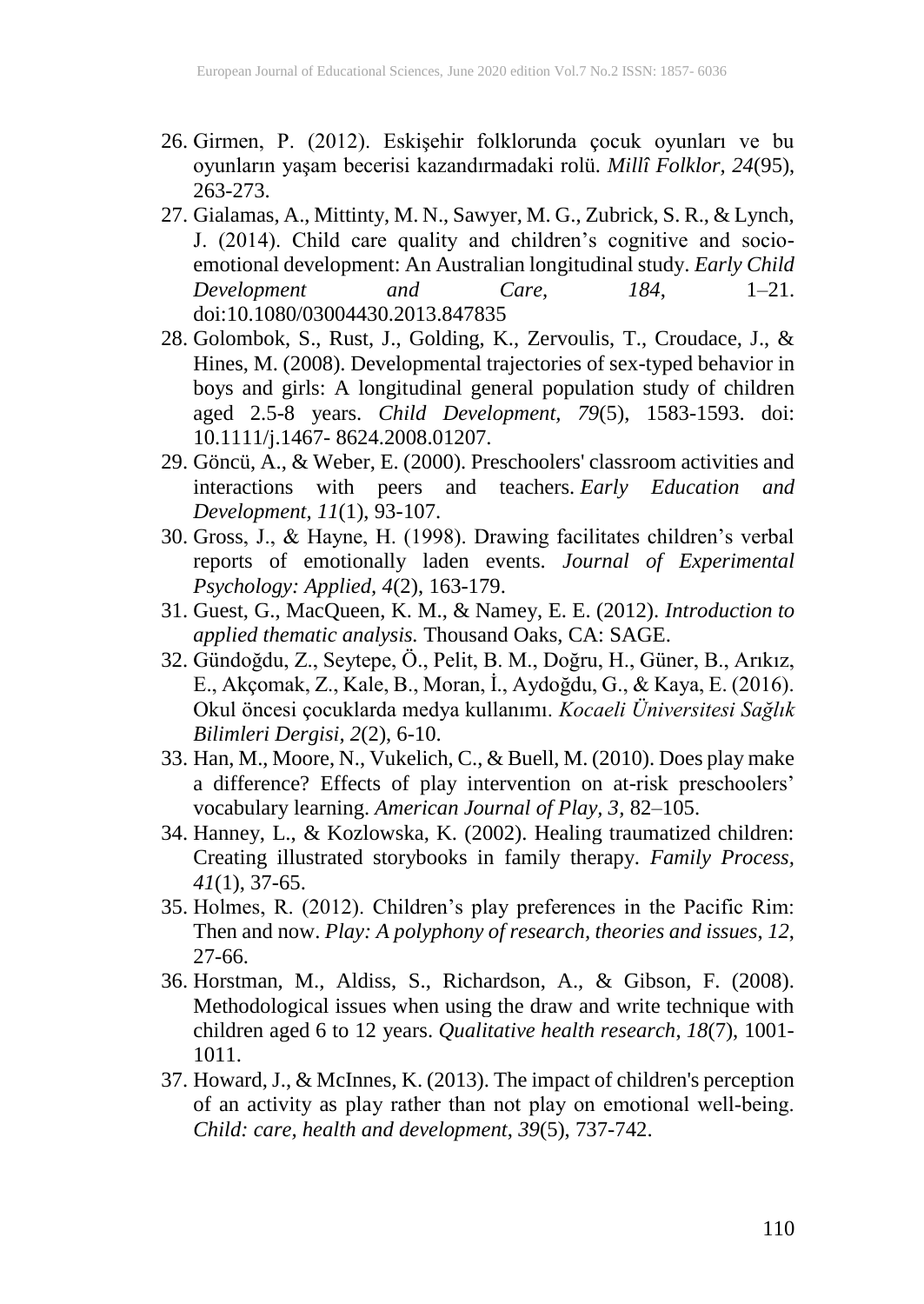- 38. Howard, J., Jenvey, V., & Hill, C. (2006). Children's categorisation of play and learning based on social context. *Early Child Development and Care*, *176*(3-4), 379-393.
- 39. Howes, C. (2011). Social play of children with adults and peers. In A. D. Pellegrini (Ed.), *The Oxford handbook of the development of play* (pp. 231–244). New York, NY: Oxford University Press.
- 40. Kaçar, S. (2016).*Okul öncesi normal gelişim gösteren 5-6 yaş grubu çocukların tercih ettikleri oyun türlerinin dil gelişimi ve problem çözme becerisi üzerine etkisinin incelenmesi* [Unpublished master's thesis]. Maltepe Üniversitesi, İstanbul.
- 41. Kemple, K. M., Oh, J., Kenney, E., & Smith-Bonahue, T. (2016). The power of outdoor play and play in natural environments. *Childhood education*, *92*(6), 446-454.
- 42. Khandkar, S. H. (2009). *Open coding.* Retrieved from http://pages.cpsc.ucalgary.ca/∼[saul/wiki/uploads/CPSC681/open‐](http://pages.cpsc.ucalgary.ca/~saul/wiki/uploads/CPSC681/open-coding.pdf) [coding.pdf](http://pages.cpsc.ucalgary.ca/~saul/wiki/uploads/CPSC681/open-coding.pdf) (Accessed 13 February 2020).
- 43. King, P., & Howard, J. (2016). Free choice or adaptable choice: Self-Determination theory and play. *American Journal of Play*, *9*(1), 56-70.
- 44. Koçyiğit, S., & Baydilek, N. (2015). Okul öncesi dönem çocuklarının oyun algılarının incelenmesi. *Yüzüncü Yıl Üniversitesi Eğitim Fakültesi Dergisi, 7*(1), s.1-28.
- 45. Koçyiğit,S. , Tuğluk, M.N., & Kök, M. (2007) Çocuğun gelişim sürecinde eğitsel bir etkinlik olarak oyun. *Kazım Karabekir Eğitim Fakültesi Dergisi, 16*, 324-342.
- 46. Malone, K., & Tranter, P. (2003). Children's environmental learning and the use, design and management of schoolgrounds. *Children Youth and Environments, 13*(2), 87-137.
- 47. Mangır, M., & Aktaş, Y. (1993). Çocuğun gelişiminde oyunun önemi. *Yaşadıkça Eğitim Dergisi, 26*(16), 14-19.
- 48. Martin, C. L., Eisenbud, L., & Rose, H. (1995). Children's genderbased reasoning about toys. *Child Development, 66*, 1453–1471.
- 49. Miles, M. B., & Huberman, A. M. (1994). *Qualitative data analysis: An expanded sourcebook*. California: Sage.
- 50. Milli Eğitim Bakanlığı (MEB). (2018). *2023 eğitim vizyonu. Milli Eğitim Bakanlığı*. http://2023vizyonu.meb.gov.tr/doc/2023\_EGITIM\_VIZYONU.pdf (Accessed 04 February 2020)
- 51. Milli Eğitim Bakanlığı (MEB). (2013). *Okul öncesi eğitimi programı [Early childhood education curriculum]*. Ankara, Turkey: MEB.
- 52. Miranda, N., Larrea, I., Muela, A., & Barandiaran, A. (2017). Preschool children's social play and involvement in the outdoor environment. *Early Education and Development*, *28*(5), 525-540.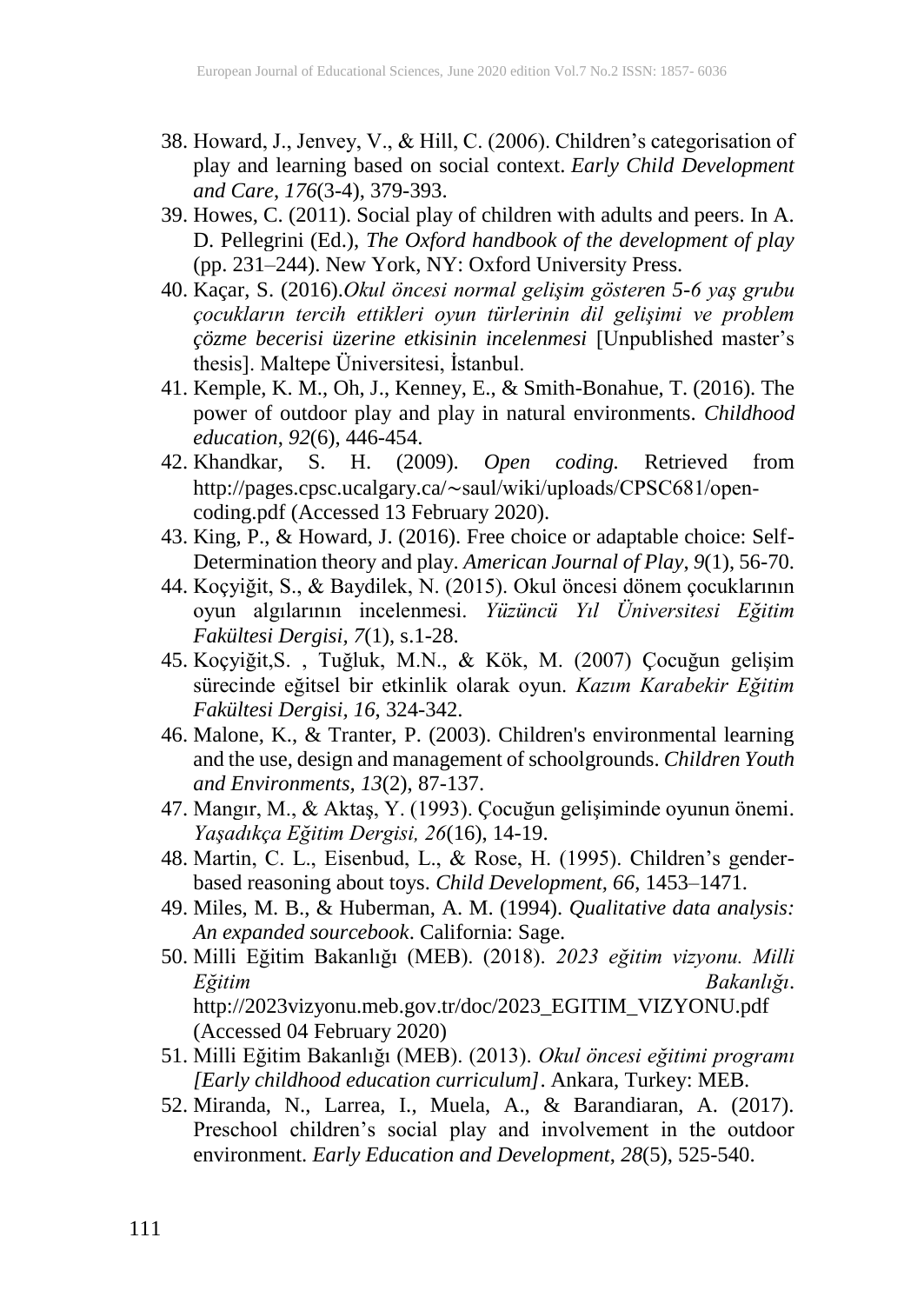- 53. Morrison, G. S. (2007). *Early childhood education today* (8th edition). Upper Saddle River, NJ: Merrill Prentice Hall.
- 54. Morrow, V., & Richards, M. (1996) Çocuklarla sosyal araştırma etiği: Genel bir bakış. *Çocuklar ve toplum 10*, 90-105.
- 55. Nelson, A. (2005). Children's toy collections in Sweden—A less gender-typed country? *Sex roles*, *52*(1-2), 93-102.
- 56. Nicholson, J., Kurnik, J., Jevgjovikj, M., & Ufoegbune, V. (2015). Deconstructing adults' and children's discourse on children's play: Listening to children's voices to destabilise deficit narratives. *Early Child Development and Care, 185*, 1569–1586.
- 57. Noonan, R. J., Boddy, L. M., Fairclough, S. J., & Knowles, Z. R. (2016). Write, draw, show, and tell: a child-centred dual methodology to explore perceptions of out-of-school physical activity. *BMC public health*, *16*(1), 326.
- 58. Ogelman, H. G., Gündoğan, A., Sarıkaya, H. E., & Önder, A. (2016). Anaokuluna devam eden çocuklarda serbest ve hareketli oyun düzenlemelerinin akran ilişkilerine etkisinin incelenmesi. *Fırat Üniversitesi Sosyal Bilimler Dergisi*, *26*(2), 163-174.
- 59. Özdemir, S. (2014). 5-6 Yas grubu çocuklarin serbest zaman etkinliklerindeki oyun ve oyuncak tercihlerinin incelenmesi. *Journal of Educational Science*, *2*(2), 1-15.
- 60. Özdemir, A., & Ramazan, O. (2014). Okul öncesi öğretmenlerinin oyuna ilişkin görüşleri. *Eğitim ve Öğretim Araştırmaları Dergisi*, *3*(4), 298-308.
- 61. Özdenk, Ç. ( 2007). 6 Yaş grubu ögrencilerinin psikomotor gelisimlerinin sağlanmasında oyunun yeri ve önemi [Unpublished master's thesis]. Fırat Üniversitesi, Elazığ.
- 62. Özgünlü, M., & Çelik, M. (2018). Okul öncesi eğitimde yapılandırılmamış oyuna ilişkin öğretmen görüşlerinin incelenmesi. *Kastamonu Education Journal, 26*(5), 1691-1700.
- 63. Özyürek, A., Şahin, F. T., & Gündüz, Z. B. (2018). Nesilden Nesile Kültürel Aktarımda Oyun ve Oyuncakların Rolü. *Çukurova Üniversitesi Sosyal Bilimler Enstitüsü Dergisi*, *27*(1), 1-12.
- 64. Parten, M. B. (1932). Social participation among pre-school children. *Journal of Abnormal and Social Psychology, 27*, 243–269. doi:10.1037/h0074524
- 65. Patton, M. Q. (2014). *Nitel araştırma ve değerlendirme yöntemleri*. (M. Bütün & S. B. Demir, Trans.). Ankara: Pegem.
- 66. Pellegrini, A. D. (2011). *The Oxford handbook of the development of play.* New York, NY: Oxford University Press.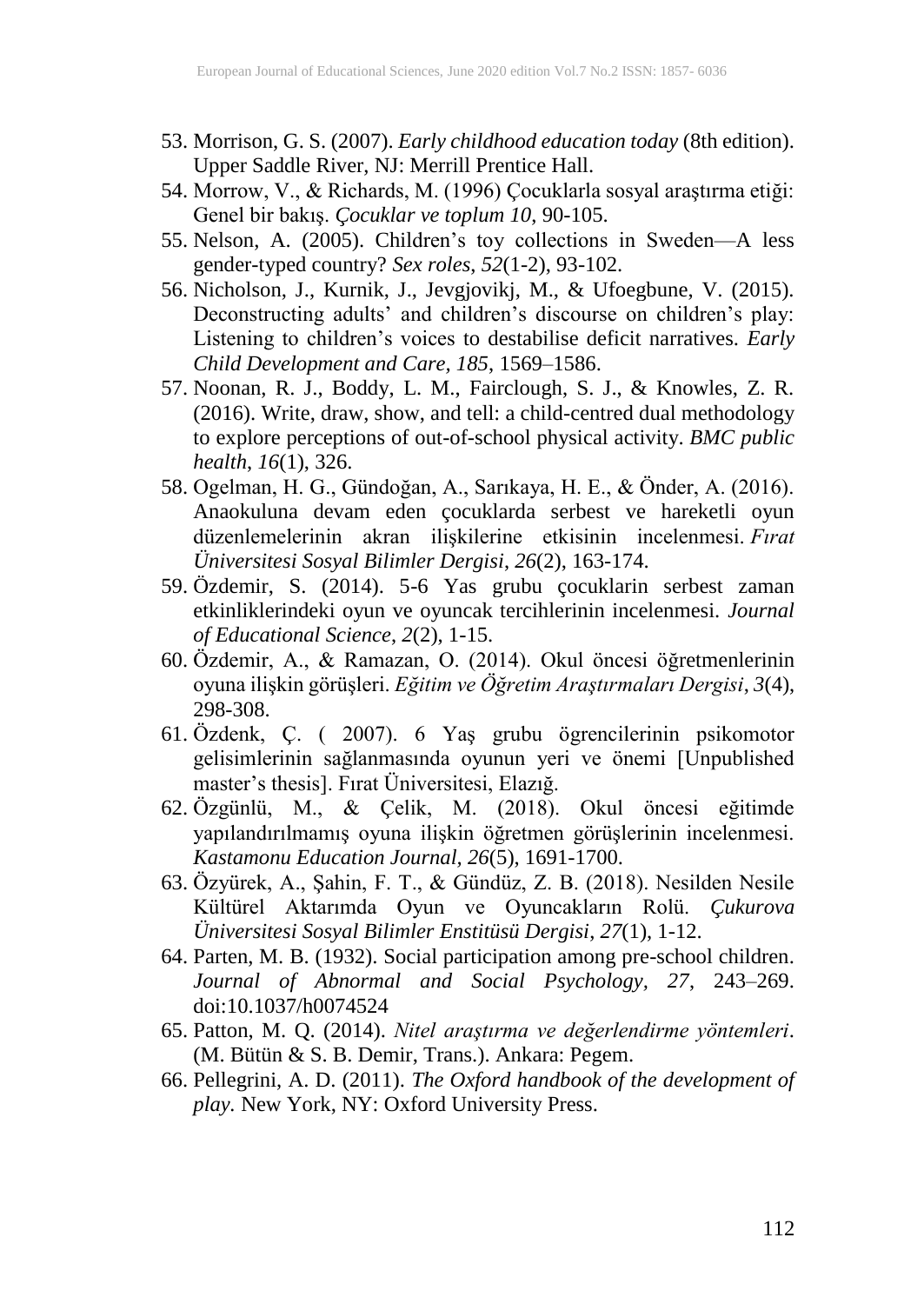- 67. Pellegrini, A.D., & Smith, P. K. (1998). The development of play during childhood: forms and possible functions. *Journal of Child Psychology & Psychiatry Review,3,* 51– 57.
- 68. Piaget, J. (1962). *Play, dreams and imitation in childhood.* New York: Norton.
- 69. Pinto, A. I., Pessanha, M., & Aguiar, C. (2013). Effects of home environment and center-based child care quality on children's language, communication, and literacy outcomes. *Early Childhood Research Quarterly, 28,* 94–101. doi:10.1016/j.ecresq.2012.07.001
- 70. Robson, S. (1993). "Best of all I like Choosing Time" Talking with children about play and work. *Early Child Development and Care, 92*(1), 37-51.
- 71. Saracho, O. N. (2012). *An integrated play-based curriculum for young children*. New York: Routledge.
- 72. Santer, J., Griffiths, C., & Goodall, D. (2007). *Free play in early childhood: A literature review*. London: National Children's Bureau.
- 73. Sapsağlam, Ö. (2018). Okul öncesi dönem çocuklarının değişen oyun tercihleri. *Ahi Evran Üniversitesi Kırşehir Eğitim Fakültesi Dergisi*, *19*(1), 1122-1235.
- 74. Singer, E., Nederend, M., Penninx, L., Tajik, M., & Boom, J. (2013). Teacher's role in supporting young children's level of play engagement. *Early Child Development and Care, 184*(8), 1233-1249.
- 75. Smith, P. K., & Hart, C. H. (Eds.). (2004). *The Wiley-Blackwell handbook of childhood social development.* Malden, MA: Wiley.
- 76. Sormaz, F., & Yüksel, H. (2012). Değişen çocukluk, oyun ve oyuncağın endüstrileşmesi ve tüketim kültürü. *Gaziantep Üniversitesi Sosyal Bilimler Dergisi, 11*(3): 985 -1008.
- 77. Spinner, L., Cameron, L., & Calogero, R. (2018). Peer toy play as a gateway to children's gender flexibility: The effect of (counter) stereotypic portrayals of peers in children's magazines. *Sex roles*, *79*(5-6), 314-328.
- 78. Sturm, J., Bekker, T., Groenendaal, B., Wesselink, R., & Eggen, B. (2008). Key issues for the successful design of an intelligent interactive playground. *Proceedings of the 7th International Conference on Interaction Design and Children*, Chicago, Illinois, pp.258–265.
- 79. Sun, M., & Seyrek, H. (1997). *Okulöncesi Eğitimde Oyun*. İzmir: Müzik Eserleri Yayınları.
- 80. Tarman, B., & Tarman, İ. (2011). Teachers' involvement in children's play and social interaction. *Elemantary Education Online, 1*(10), 325- 337.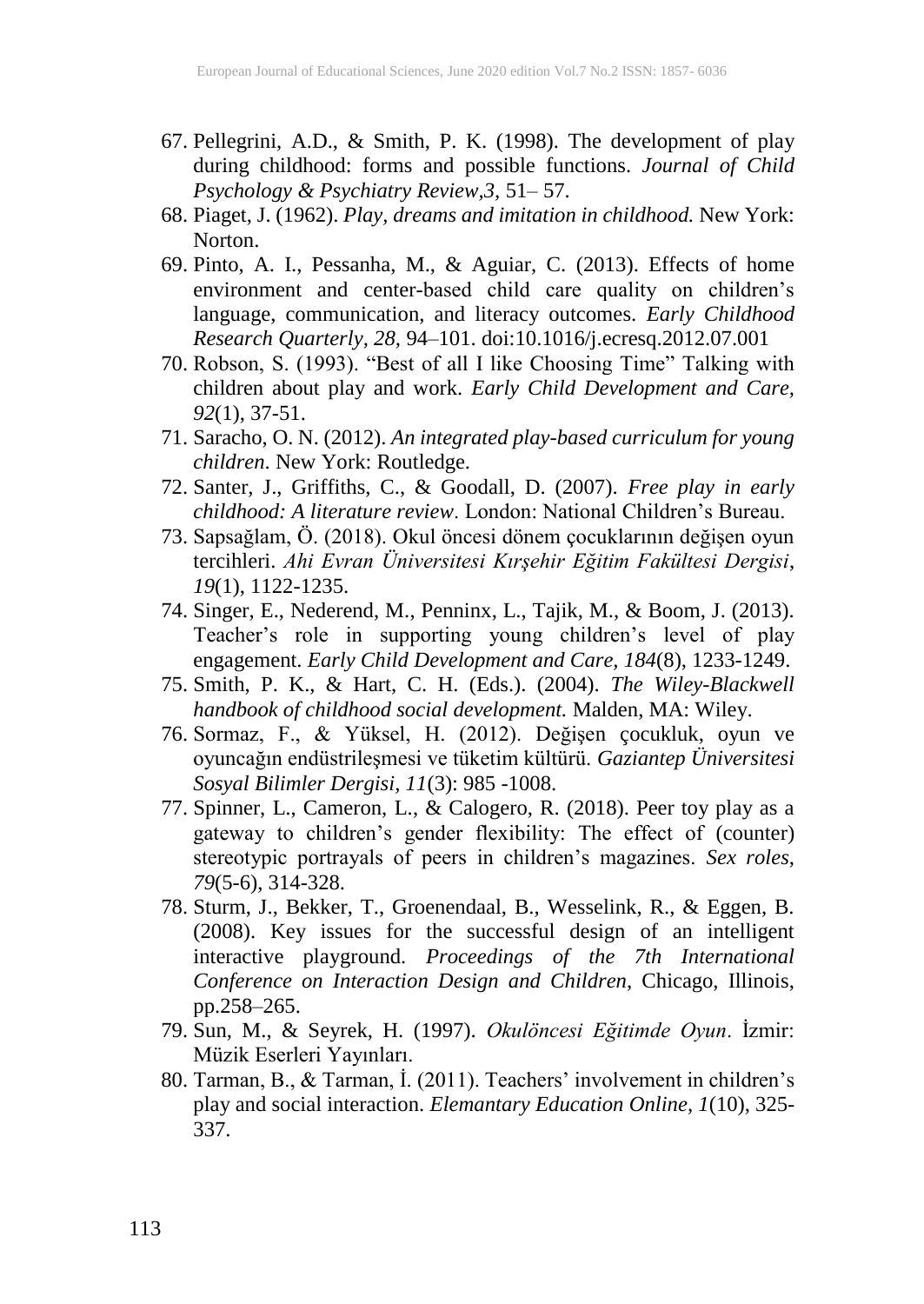- 81. Tas, I. (2018). An Analysis on Play and Playmate Preferences of 48 to 66 Months Old Children in the Context of Gender. *Educational Research and Reviews*, *13*(13), 511-517.
- 82. Taylor, M. E., & Boyer, W. (2020). Play-based learning: Evidencebased research to improve children's learning experiences in the kindergarten classroom. *Early Childhood Education Journal, 48*(2), 127-133.
- 83. Theobald, M., Danby, S., Einarsdóttir, J., Bourne, J., Jones, D., Ross, S., Knaggs, H., & Carter-Jones, C.(2015). Children's perspectives of play and learning for educational practice. *Education Sciences, 5,* 345- 362.
- 84. Todd, B. K., Fischer, R. A., Di Costa, S., Roestorf, A., Harbour, K., Hardiman, P., & Barry, J. A. (2018). Sex differences in children's toy preferences: A systematic review, meta‐regression, and meta‐analysis. *Infant and Child Development*, *27*(2), 1-29.
- 85. Tuğrul, B., Aslan, Ö. M., Ertürk, G., & Altınkaynak, Ş. (2014). Anaokuluna devam eden altı yaşındaki çocuklar ile okul öncesi öğretmenlerinin oyun hakkındaki görüşlerinin incelenmesi. *İnönü Üniversitesi Eğitim Fakültesi Dergisi 15*(1), 97-116.
- 86. Tuğrul, B., Ertürk, H. G., Altınkaynak, Ö. Ş., & Güneş, G. (2014). Oyunun üç kuşaktaki değişimi. *The Journal of Academic Social Science Studies, 27*, 1-16.
- 87. Tuğrul, B., Boz, M., Uludağ, G., Aslan, Ö. M., Çelik, S. S., & Çapan, A. S. (2019). Okul öncesi dönemdeki çocukların okuldaki oyun olanaklarının incelenmesi. *Trakya Eğitim Dergisi*, *9*(2), 185-198.
- 88. Türkmenoğlu, F. (2005). *60–72 Aylık çocukların matematik becerilerini kazanmalarında, oyun yoluyla matematik becerilerini kazandırma programının etkisinin incelenmesi* [Unpublished master's thesis]. Gazi Üniversitesi, Ankara.
- 89. Ulutaş, A. (2011). Okul öncesi dönemde drama ve oyunun önemi. *Adıyaman Üniversitesi Sosyal Bilimler Enstitüsü Dergisi, 4*(6), 233- 242.
- 90. Uygun, N., & Kozikoğlu, İ. (2019). Okul öncesi eğitim kurumlarına devam eden çocukların oyun davranışlarının incelenmesi. *Anadolu Üniversitesi Eğitim Bilimleri Enstitüsü Dergisi*, *9*(2), 787-817.
- 91. Vygotsky, L.S. (1978). *Mind in society: The development of higher psychological processes*. Cambridge, MA: Harvard University Press.
- 92. Waite, S. (2010). Losing our way? The downward path for outdoor learning for children aged 2–11 years. *Journal of Adventure Education & Outdoor Learning, 10*(2), 111–126. doi:10.1080/14729679.2010.531087